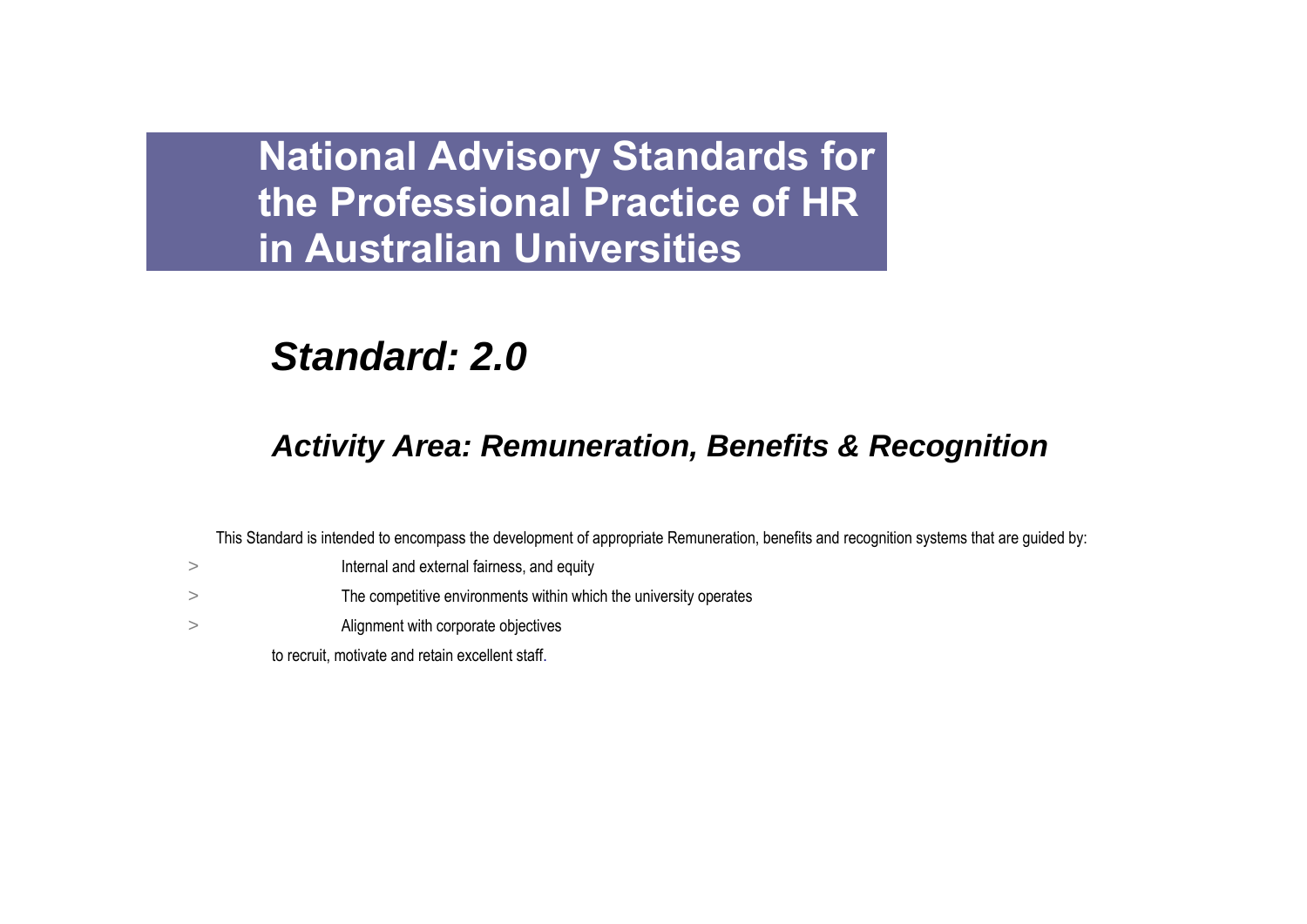## **Table of Contents**

| 1              | Definitions of Remuneration, Benefits and Recognition3 |  |
|----------------|--------------------------------------------------------|--|
| $\overline{2}$ |                                                        |  |
| 3              |                                                        |  |
| 4              |                                                        |  |
| 5              |                                                        |  |
| 6              |                                                        |  |
| 7              |                                                        |  |
| 8              |                                                        |  |
| 9              |                                                        |  |
| 10             |                                                        |  |
| 11             |                                                        |  |
| 12             |                                                        |  |
| 13             |                                                        |  |
| 14             |                                                        |  |
| 15             |                                                        |  |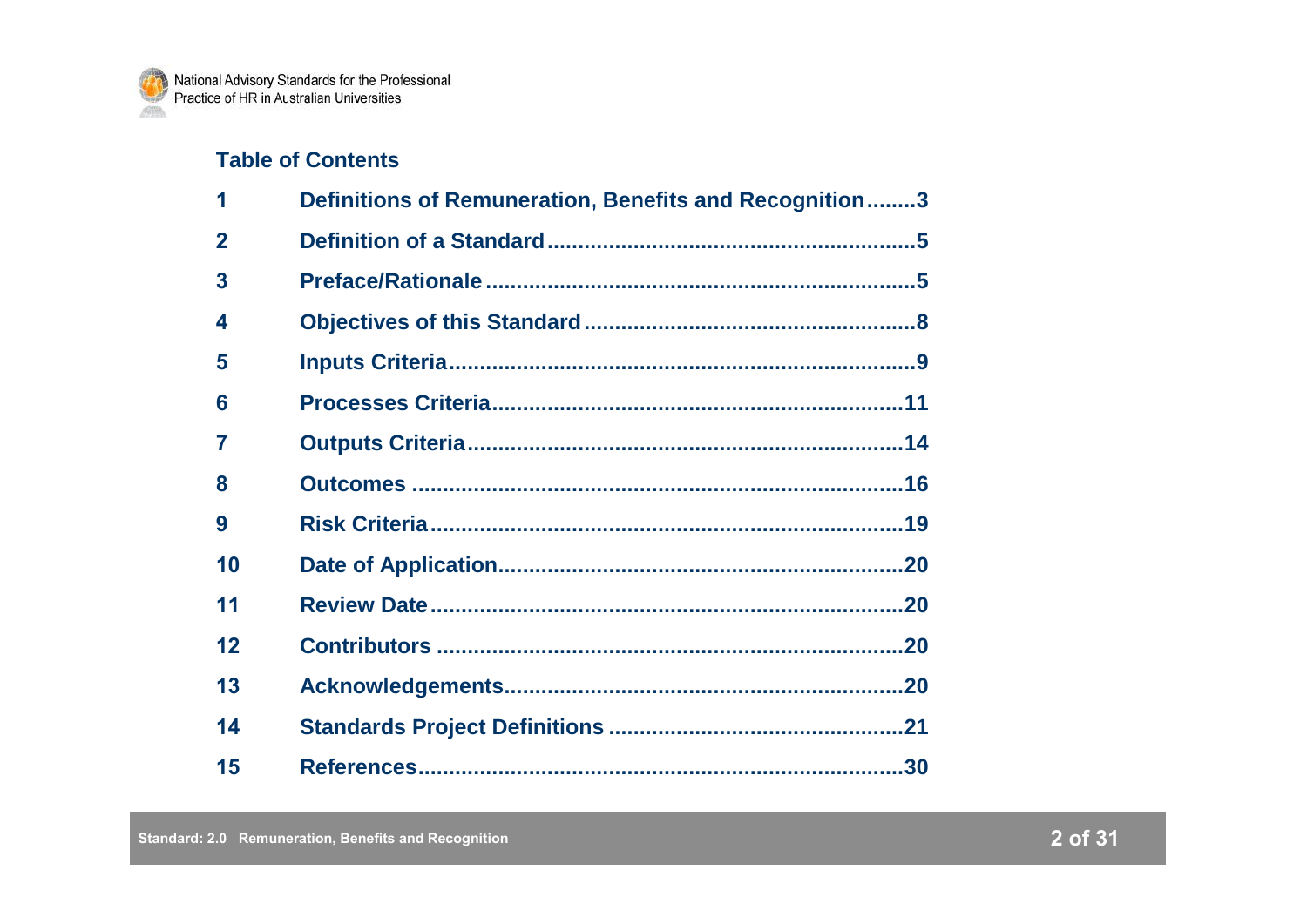

### **1 Definitions of Remuneration, Benefits and Recognition**

1.1 **Remuneration** is a general term covering different types of wage and non wage payments and benefits (Yerbury & Karlsson, 1992).

Key financial components, to attract and retain employees, include:

- 1.1.1 Annual salary (as defined by the classification (if any) excluding allowances or additional payments.
- 1.1.2 Allowances
- 1.1.3 Market attraction/retention loadings
- 1.1.4 Discipline or profession loadings
- 1.2 **Benefits** amounts to assistance that is not always given in money (Yerbury & Karlsson, 1992).
	- 1.2.1 Flexible salary packaging
	- 1.2.2 Improved research and teaching facilities
	- 1.2.3 Physical working environment (offices) and grounds
	- 1.2.4 Market based pay
	- 1.2.5 Above standard employment conditions (eg maternity leave)
	- 1.2.6 (Subsidised) gym membership
	- 1.2.7 (Subsidised) car-parking
	- 1.2.8 Library membership
- 1.2.9 Study assistance
- 1.2.10 Tuition remission (education costs discounted)
- 1.2.11 Learning and Staff Development opportunities
- 1.2.12 Service Recognition opportunities (time, quality etc)
- 1.2.13 Flexible working hours
- 1.2.14 Ability to undertake paid outside work and commercial activities
- 1.2.15 Offshore teaching remuneration for academic staff.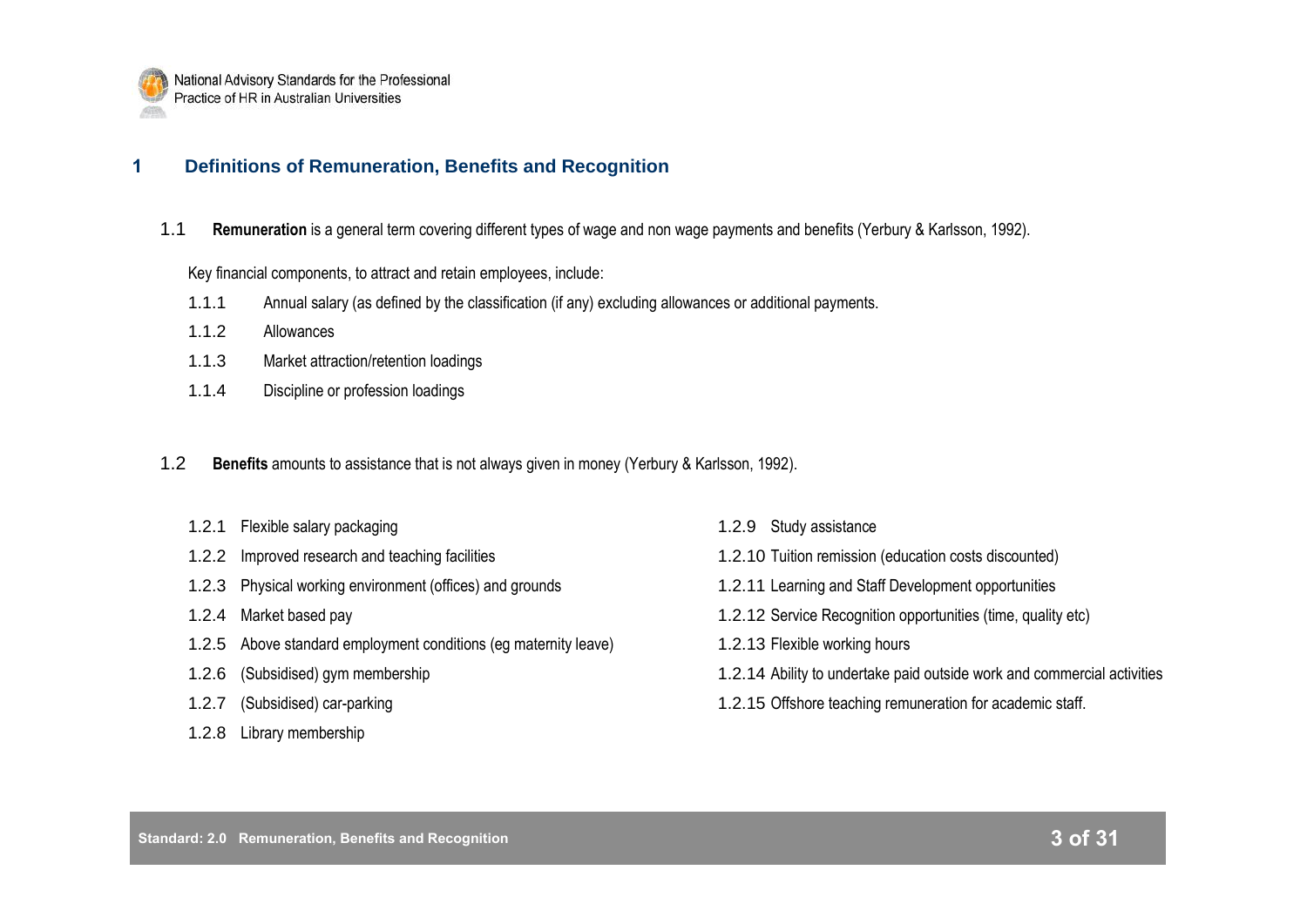

1.3 **Recognition** (these are available post appointment)

**Employee Recognition and Reward** programs enable the prompt acknowledgement and reward of individuals or groups of employees (who achieve high standards of performance in the workplace)

For example:

- 1.3.1. Attraction and retention loading
- 1.3.2. Overseas Conference leave
- 1.3.3. Responsibility loadings
- 1.3.4. (Accelerated) Salary increments
- 1.3.5. Bonus payments
- 1.3.6. Non monetary rewards may encompass the following:
	- 1.3.6.1. Certificates / letters of appreciation
	- 1.3.6.2. Celebration functions (e.g. 20 year service)
	- 1.3.6.3. Vice-Chancellor"s Outstanding Staff Awards
	- 1.3.6.4. Formal praise or "thank you" in front of others;
	- 1.3.6.5. Short notes or formal acknowledgement (for placement on the personal file) of appreciation;
	- 1.3.6.6. Minor rewards (e.g. movie tickets, area sponsored luncheons);
	- 1.3.6.7. Developmental opportunities (e.g. opportunity to attend "higher level" meetings, attendance at conferences);
	- 1.3.6.8. More autonomy to determine how work completed;
	- 1.3.6.9. Recognition of workload (additional resources, time off once work load subsides without deduction from leave credits).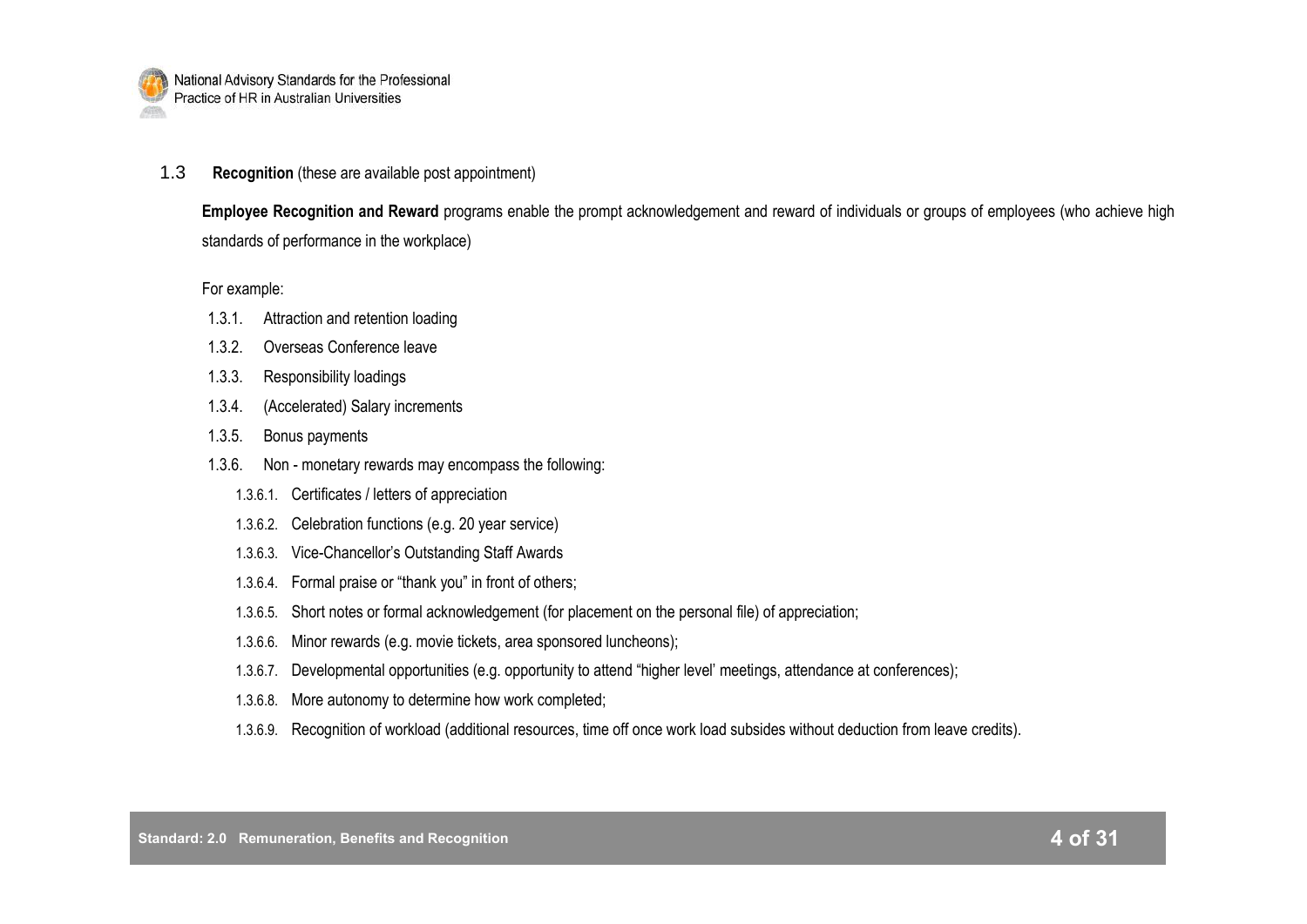

## **2 Definition of a Standard**

- 2.1 A standard is an agreed specification or other criterion used as a rule, guideline, or definition of a level of performance or achievement (AUQA, n.d).
- 2.2 A Standard, according to Standards Australia (2008) *provides, for common and repeated use, rules, guidelines or characteristics for activities or their results, aimed at the achievement of the optimum degree of order in a given context.*

## **3 Preface/Rationale**

- 3.1 This Standard has been developed within a Workplace Productivity Programme (WPP) funded project with the premise that the project would support the professional practice of human resources in Australian Universities, and directly impact on the sector"s capability to describe and assess better HR practice.
- 3.2 The purpose of this standard is as a national advisory standard for Australian universities. The Standard addresses quality practice in Remuneration, Benefits and Recognition (R, B & R). The Standard, and any self-assessment or audit process, facilitates an integrated approach to the achievement of a University's attraction and retention goals. They identify opportunities for improvement and to implement strategies for their achievement.
- 3.3 A standard is an agreed, repeatable way of undertaking an activity. It is a published document that contains a specification or other criteria designed to be used consistently as a rule, guideline, or definition. Standards help to increase the reliability and the effectiveness of HR activities, and assist in their evaluation or measurement. This HR Standard is designed for voluntary use and does not impose regulation (British Standards Institution, n.d.). The application of the Standard is at the prerogative of each University.
- 3.4 This HR Standard will establish the basis for "what we could expect to see in a University HR activity" for the purposes of quality assessment, performance examination, a demonstration of better human resource practice and for demonstrating to stakeholders that value for money is being achieved. It can also be used for comparative benchmarking purposes.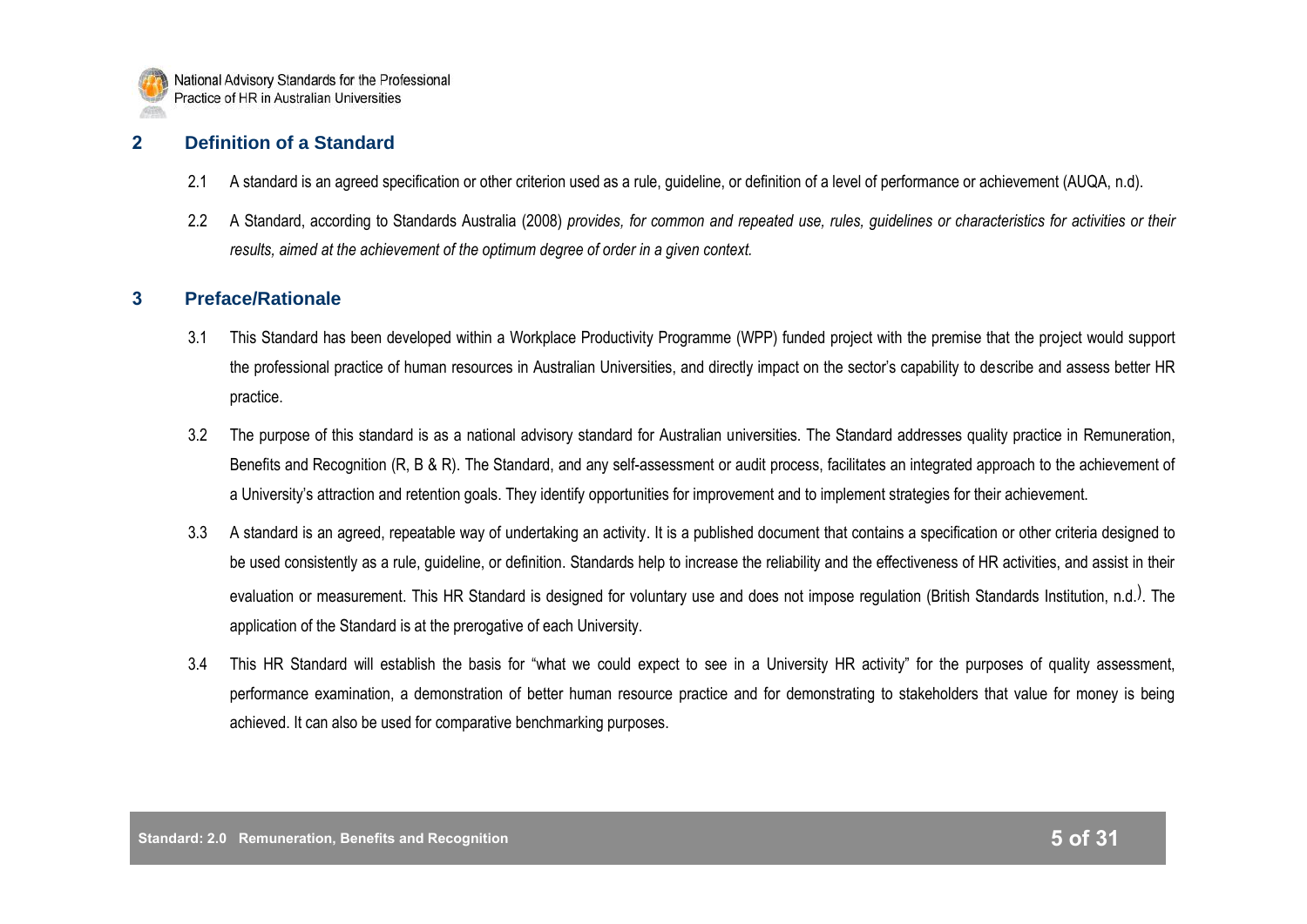

- 3.5 This Standard:
	- 3.5.1 has been developed using subject matter experts
	- 3.5.2 is practical, not rhetorical
	- 3.5.3 has its foundation within the current literature
	- 3.5.4 draws on the UK experience in similar areas (HEFCE, 2005)
	- 3.5.5 incorporates internal consistency
	- 3.5.6 is outcome focused
	- 3.5.7 should be comprehensible to users who have not participated in its preparation.
- 3.6 The Standard should be used as a tool to improve the management and activity of remuneration, benefits and recognition in a University environment, and is designed to be outcome focused. It is not intended to be used as a mandated checklist but rather it can be adapted to different HR environments. It allows each university to modify the final national standard, where necessary, to cater for organisational diversity and to reflect their operating environment.
- 3.7 The Standard describes *evidence requirements* which indicate the type of objective evidence that an auditor/examiner would expect to find to demonstrate that a criterion is being addressed. The extent of evidence provided should be commensurate with the issue being managed and the strategy being used. (Natural Resources Commission, 2005)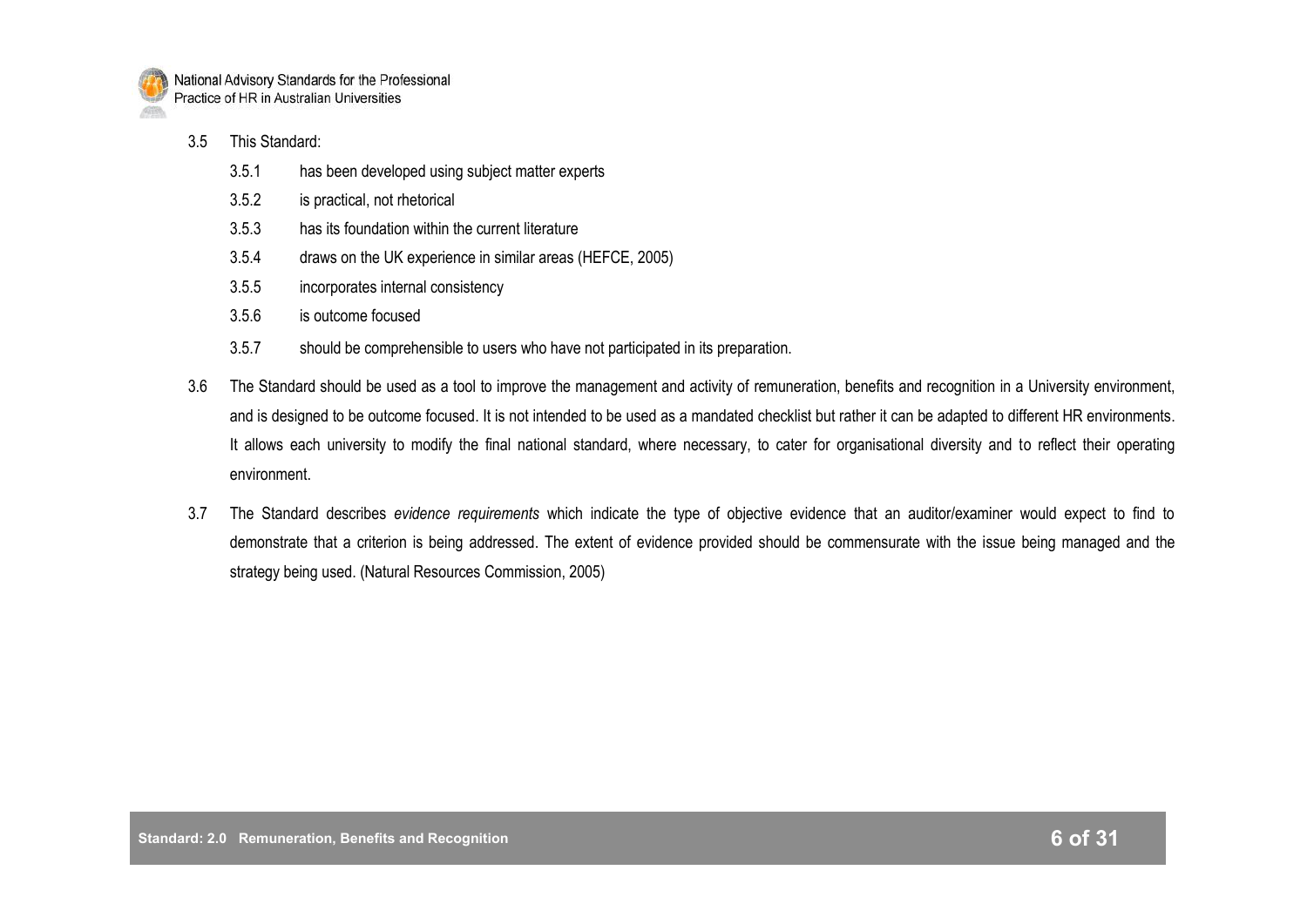

- 3.8 The Standard is applicable to any Australian University that wishes to:
	- 3.8.1 Develop and implement remuneration, benefits and recognition strategies in an efficient, effective and economic manner
	- 3.8.2 Address consistency and comparability with other Universities
	- 3.8.3 Assure itself that it is using quality processes
	- 3.8.4 Demonstrate such conformance to others, or
	- 3.8.5 Make a self-assessment of conformance with the Standard.
- 3.9 The structure of a Standard relies on the following framework (Victorian Auditor-General, 2008; Auditor-General of Queensland, 2007; and HEFCE, 2005):
	- 3.9.1 **Inputs**: the human, physical and financial resources used and the time required to produce the outputs. Inputs are what the process or activity uses.
	- 3.9.2 **Processes**: the activities that generate the products and services that constitute the outputs; the actions or processes applied to convert resources into a product or service.
	- 3.9.3 **Outputs**: the deliverables goods and services produced to achieve the outcomes being sought.
	- 3.9.4 **Outcomes**: the results or consequences of the actions or outputs. Outcomes may be short, intermediate or long term.
	- 3.9.5 **Risks**: "*…the possibility of something happening that impacts on organisational objectives"* (AS/NZS 4360:2004)

For each proposed standard, an "Internal Consistency" check has been undertaken to identify that:

- a. each Outcome is supported by an Output
- b. each Output has a supporting Process or Input (or both)
- c. Inputs and processes are linked to Outputs.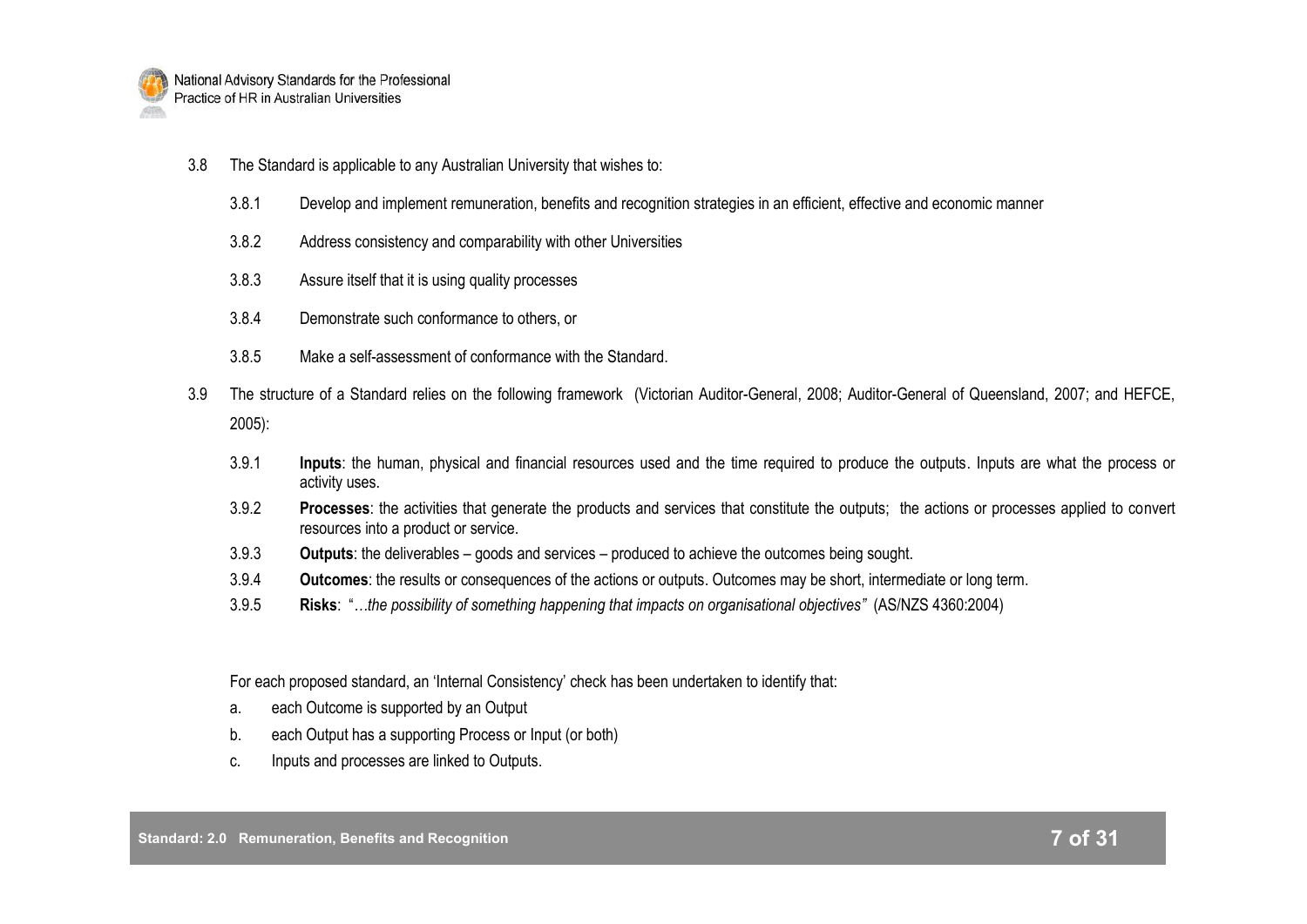

#### **4 Objectives of this Standard**

#### **Strategic Objectives**:

- (i) To ensure that remuneration, benefits and recognition complement the University"s strategic objectives.
- (ii) To ensure that remuneration, benefits and recognition systems attract and retain employees of the appropriate skills, knowledge and experience, and motivates them to achieve organisational objectives. (adapted from IIARF – Dolenko, 1990 ; ANAO, 2002)
- (iii) To ensure that managers and HR staff value the remuneration, benefits and recognition systems.
- (iv) To ensure the University's remuneration, benefits and recognition systems promote and reinforce a commitment to equity.

#### **Operational Objectives**:

- (v) To ensure that staff are aware of, understand and value, the remuneration, benefits and recognition systems.
- (vi) To ensure that the remuneration, benefits and recognition systems acknowledge the contribution of both individual employees and groups (adapted from Stellenbosch, n.d.)
- (vii) To ensure that the remuneration, benefits and recognition systems offer the University the necessary flexibility to remain competitive in the employment market.
- (viii) To ensure that the remuneration, benefits and recognition components comply with organisational policy, relevant codes of practice, taxation law and industrial awards and agreements.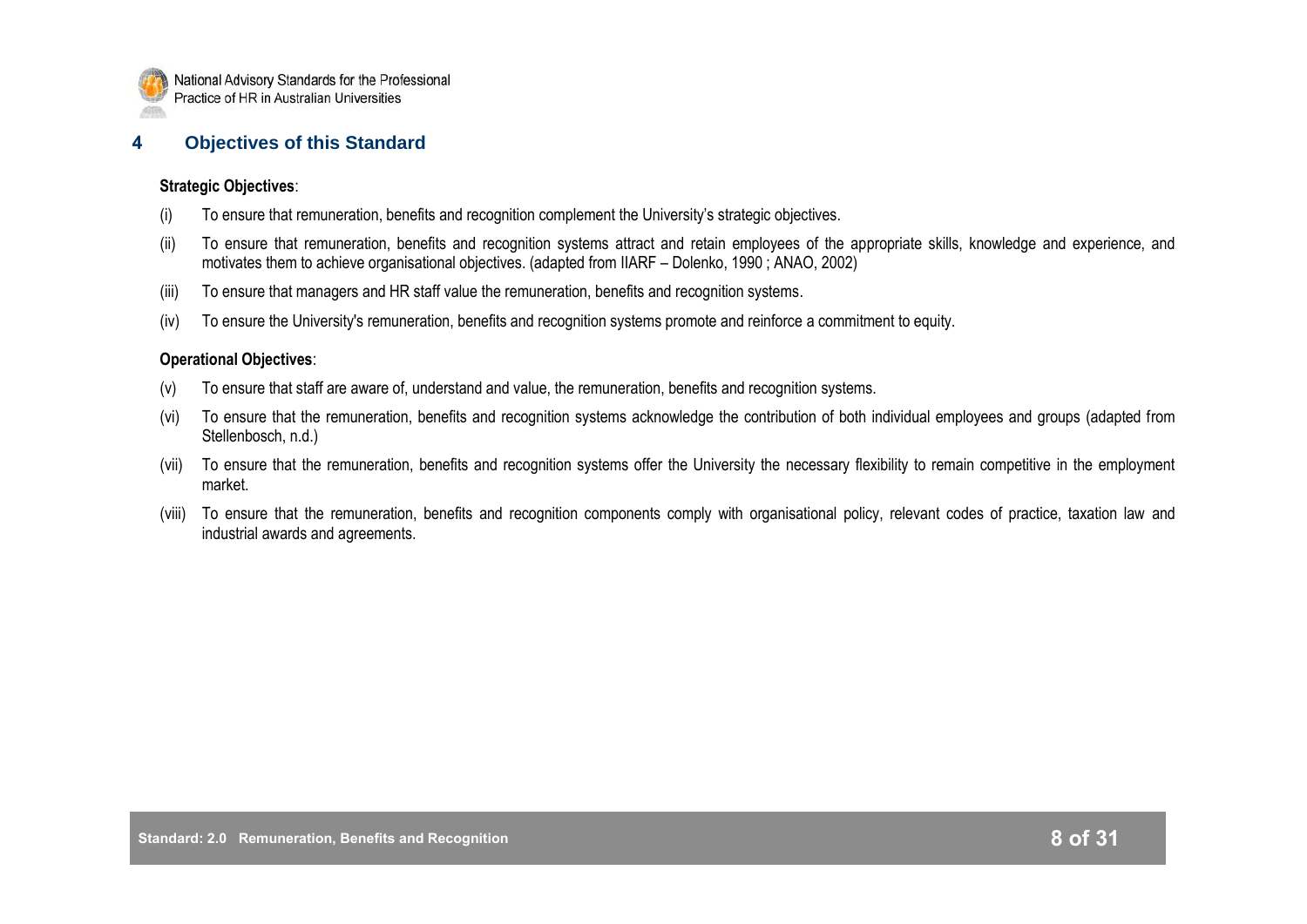

## **5 Inputs Criteria**

**Inputs**: the human, physical and financial resources used and the time required to produce the outputs. Inputs are what the process or activity uses.

|                 | <b>Inputs Criteria</b>                                                                                                                  | <b>Sources of evidence</b><br>Where to review the application of<br>the particular criterion                                                                                                                                                                                                                                                                                         | <b>Indicators of success</b><br>The range of performance which<br>demonstrates good HR practice |          |
|-----------------|-----------------------------------------------------------------------------------------------------------------------------------------|--------------------------------------------------------------------------------------------------------------------------------------------------------------------------------------------------------------------------------------------------------------------------------------------------------------------------------------------------------------------------------------|-------------------------------------------------------------------------------------------------|----------|
| IP <sub>1</sub> | HR staff are competent in providing<br>advice and support on<br>remuneration, recognition and<br>benefits (adapted from HEFCE,<br>2005) | Survey of managers and staff<br>><br>Survey of HR staff<br>><br>Review learning & development<br>><br>plans for HR staff<br>Review qualifications and/or<br>$\geq$<br>relevant experience of HR staff                                                                                                                                                                                | A performance standard<br>$\geq$<br>established by the University                               | >        |
| IP <sub>2</sub> | HR staff are competent in job<br>evaluation (adapted from HEFCE,<br>2005)                                                               | Survey of managers and staff<br>><br>Survey of HR staff<br>$\rm{>}$<br>Review learning & development<br>$\rm{>}$<br>plans for HR staff<br>Review qualifications and/or<br>><br>relevant experience of HR staff<br>Monitoring and review of job<br>><br>evaluation outcomes for<br>consistency and parity<br>Staff trained in the use of the<br>><br>University's job evaluation tool | A performance standard<br>><br>established by the University                                    | $\rm{>}$ |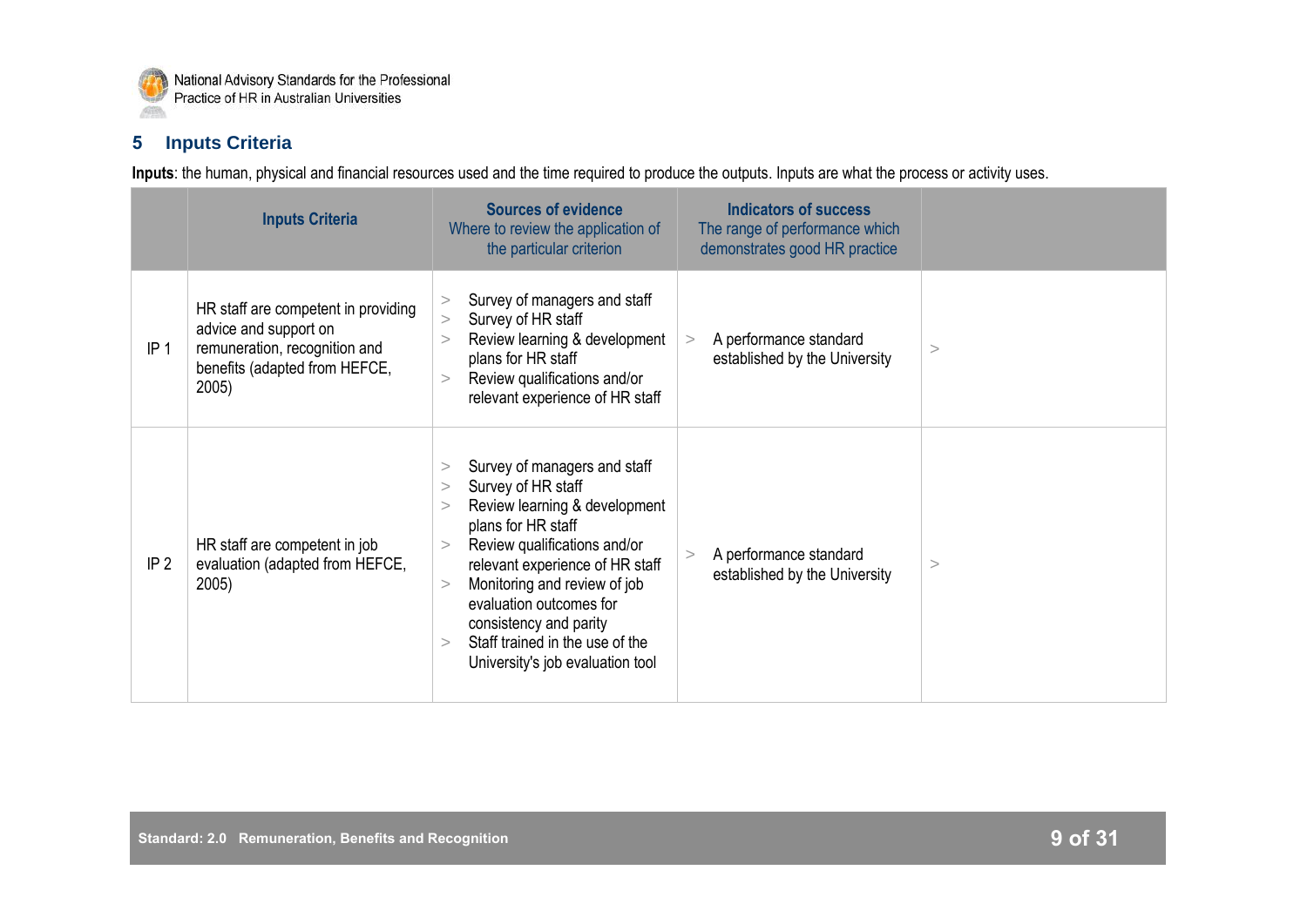

|                 | <b>Inputs Criteria</b>                                                                 | <b>Sources of evidence</b><br>Where to review the application of<br>the particular criterion                               | <b>Indicators of success</b><br>The range of performance which<br>demonstrates good HR practice                 |          |
|-----------------|----------------------------------------------------------------------------------------|----------------------------------------------------------------------------------------------------------------------------|-----------------------------------------------------------------------------------------------------------------|----------|
| IP <sub>3</sub> | HR staff and managers are<br>competent in equity issues.<br>(adapted from HEFCE, 2005) | Survey of managers and staff<br>><br>Survey of HR staff<br>Review qualifications and/or<br>relevant experience of HR staff | A performance standard<br>><br>established by the University                                                    | $\rm{>}$ |
| IP <sub>4</sub> | R,B & R policies include an equity<br>perspective                                      | Involvement of Equity unit in<br>$\geq$<br>remuneration policies (sign off)                                                | A performance standard<br>><br>established by the University                                                    | >        |
| IP <sub>5</sub> | There is a documented<br>remuneration, benefits and<br>recognition policy and plan     | Identify the policy and plan<br>$\rm{~}$                                                                                   | Is it current?<br>><br>Who is responsible?<br>><br>A performance standard<br>><br>established by the University | >        |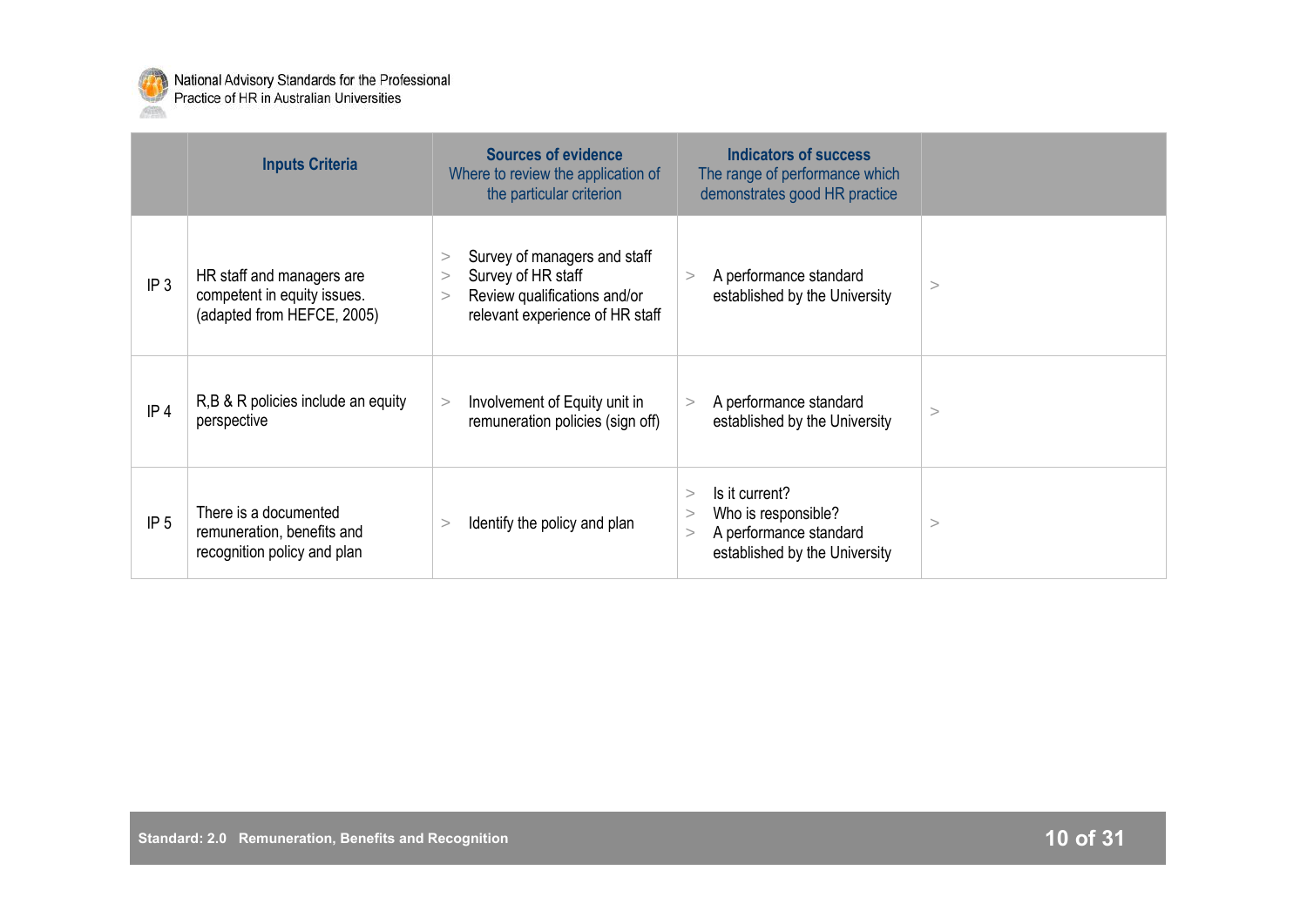

## **6 Processes Criteria**

Processes: the activities that generate the products and services that constitute the outputs; the actions or processes applied to convert resources into a product or service.

|                 | <b>Processes Criteria</b>                                                                                                       | <b>Sources of evidence</b><br>Where to review the application of<br>the particular criterion                                                                                                                                                                                                   | <b>Indicators of success</b><br>The range of performance which<br>demonstrates good HR practice |          |
|-----------------|---------------------------------------------------------------------------------------------------------------------------------|------------------------------------------------------------------------------------------------------------------------------------------------------------------------------------------------------------------------------------------------------------------------------------------------|-------------------------------------------------------------------------------------------------|----------|
| PR <sub>1</sub> | Regular employment market reviews<br>are undertaken on remuneration,<br>recognition and benefits. (adapted<br>from HEFCE, 2005) | Identify that there are<br>><br>employment market and/or<br>industry reviews<br>Are they reviewed?<br>><br>Are they conducted regularly?<br>><br>Is there evidence that there is<br>$\geq$<br>an Action Plan from the<br>Review?<br>Participation in appropriate<br>><br>benchmarking exercise | Evidence which demonstrates<br>$\geq$<br>that the review has been<br>conducted.                 | >        |
| PR <sub>2</sub> | Regular reports are produced on<br>remuneration and benefits strategies<br>directed towards 'hard-to-fill'<br>positions.        | Review these reports<br>><br>Are they produced regularly?<br>><br>Are they reviewed?<br>$\geq$                                                                                                                                                                                                 | Evidence which demonstrates<br>$\geq$<br>that the reports are produced.                         | $\rm{>}$ |
| PR <sub>3</sub> | An equal pay review has been<br>conducted within the last five years<br>(HEFCE, 2005)                                           | Identify that this review has<br>$\geq$<br>been conducted and reviewed<br>Strategy to address issues<br>><br>raised in review is developed<br>and implemented                                                                                                                                  | Evidence which demonstrates<br>$\geq$<br>that the review has been<br>conducted.                 | >        |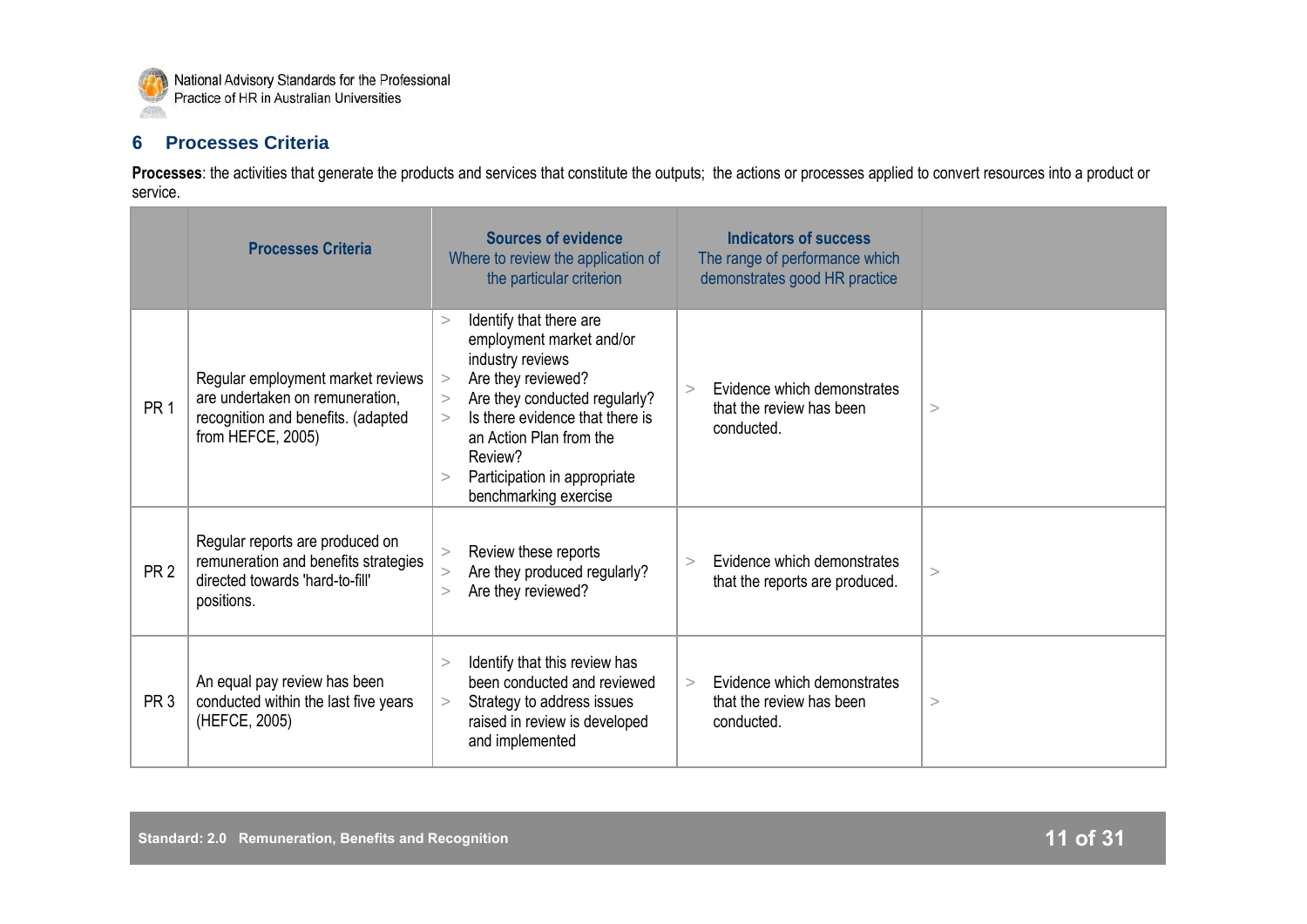

|                 | <b>Processes Criteria</b>                                                                                                                                      | <b>Sources of evidence</b><br>Where to review the application of<br>the particular criterion                                                       | <b>Indicators of success</b><br>The range of performance which<br>demonstrates good HR practice |          |
|-----------------|----------------------------------------------------------------------------------------------------------------------------------------------------------------|----------------------------------------------------------------------------------------------------------------------------------------------------|-------------------------------------------------------------------------------------------------|----------|
| PR <sub>4</sub> | Job evaluation occurs for all new<br>and significantly changed positions<br>(where pay is tied to position).                                                   | Sample a range of new and<br>><br>significantly changed positions<br>to identify that they have been<br>subject to job evaluation                  | 100% compliance with the<br>><br>standard criterion in the sample.                              | $\rm{>}$ |
| PR <sub>5</sub> | The performance of the<br>remuneration, recognition and<br>benefits systems are regularly<br>reviewed (adapted from ANAO,<br>2002)                             | Identify the review<br>><br>Identify the regularity<br>><br>Is the review evaluated?<br>$\,>$                                                      | There is a review.<br>$\geq$                                                                    | >        |
| PR <sub>6</sub> | There is a process to facilitate staff<br>awareness and understanding of the<br>remuneration, recognition and<br>benefits systems. (adapted from<br>UWC, 2008) | Identify that there is a process<br>><br>Review the linkages between<br>$\geq$<br>the process and the objectives<br>Staff survey.<br>>             | There is a process.<br>$\geq$                                                                   | >        |
| PR <sub>7</sub> | Recognition should also be provided<br>outside the annual performance<br>cycle.                                                                                | Review what evidence is<br>$\geq$<br>available of the provision of<br>'recognition' (as defined)<br>Staff survey<br>><br>Focus groups<br>$\rm{^>}$ | Performance standard<br>$\geq$<br>established by the University                                 | >        |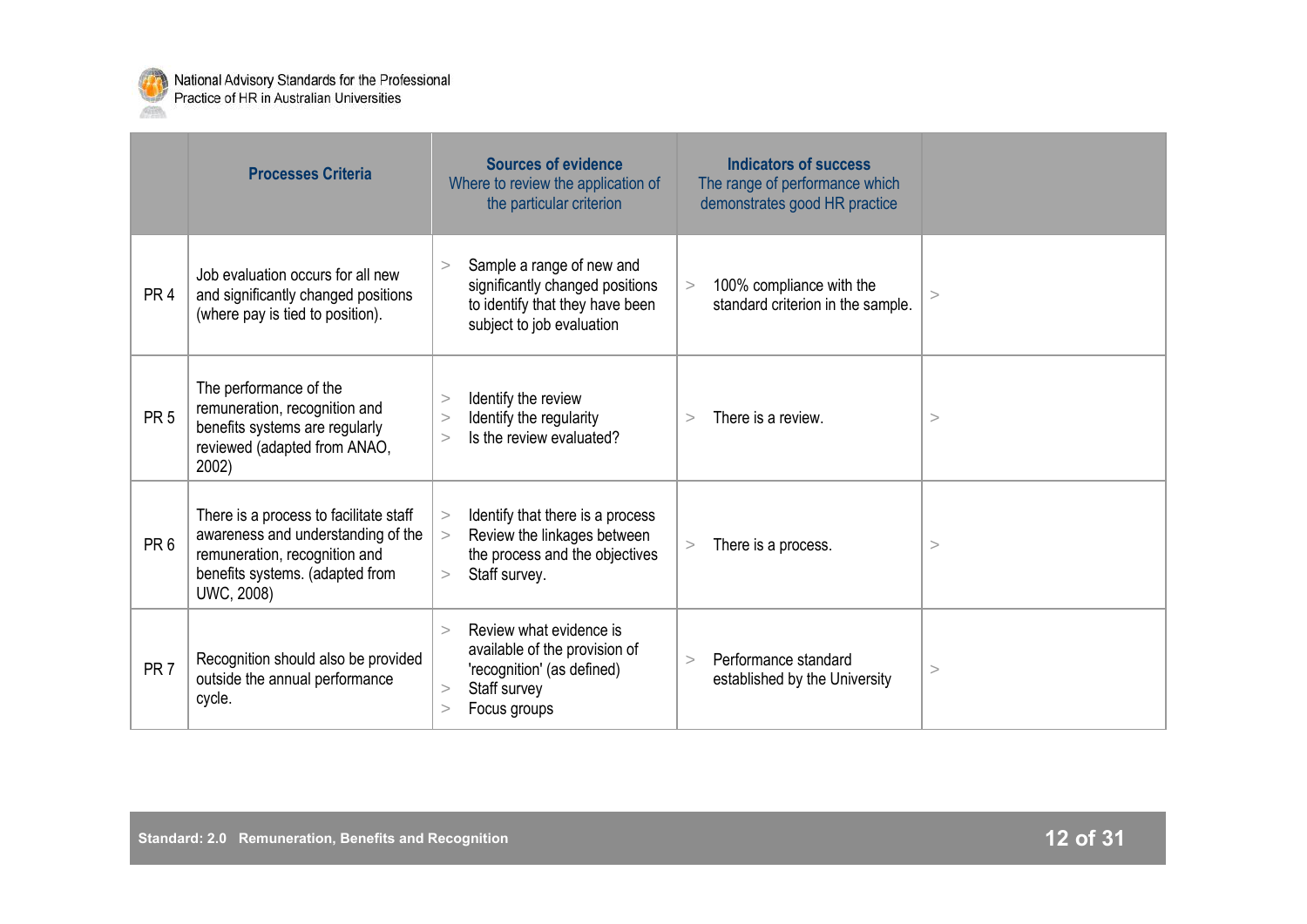

|                 | <b>Processes Criteria</b>                                                                                                                                                                  | <b>Sources of evidence</b><br>Where to review the application of<br>the particular criterion                                                                                            | <b>Indicators of success</b><br>The range of performance which<br>demonstrates good HR practice                                                            |   |
|-----------------|--------------------------------------------------------------------------------------------------------------------------------------------------------------------------------------------|-----------------------------------------------------------------------------------------------------------------------------------------------------------------------------------------|------------------------------------------------------------------------------------------------------------------------------------------------------------|---|
| PR <sub>8</sub> | Exit data is reviewed to identify the<br>extent to which remuneration.<br>recognition and benefits have<br>influenced employee-initiated<br>separation levels (adapted from<br>ANAO, 2002) | Conduct exit survey<br>$\rm{>}$<br>Review exit data<br>$\geq$<br>Action plan/strategy developed<br>><br>to ensure significant issues are<br>addressed or further explored               | A performance standard<br>$\geq$<br>established by the University                                                                                          | > |
| PR <sub>9</sub> | Changes in remuneration and<br>benefits are documented correctly<br>and approved by those with<br>delegated authority (adapted from<br>IIARF - Dolenko, 1990)                              | Identify if there is a documented<br>$\geq$<br>process for approving changes<br>to remuneration and benefits<br>Sample changes to review<br>><br>adherence to the documented<br>process | There is a documented process<br>><br>100% compliance in the sample<br>>                                                                                   | > |
| <b>PR 10</b>    | Payroll transactions and any<br>required corrections are timely and<br>accurate                                                                                                            | Review sample of pay runs and<br>><br>pay adjustments (eg under pay,<br>over pay, higher duties,<br>timeliness).                                                                        | Majority or unanimous<br>$\geq$<br>compliance or organisational<br>specific<br>Benchmark of industry error<br>><br>rates that are considered<br>acceptable | > |
| <b>PR 11</b>    | The recognition systems identify<br>high performers                                                                                                                                        | Policy on reward and support<br>$\geq$<br>systems to recognise talent<br>Review the provision of<br>><br>'recognition' to identify if it is<br>directed to high performers.             | A performance standard<br>><br>established by the University                                                                                               | > |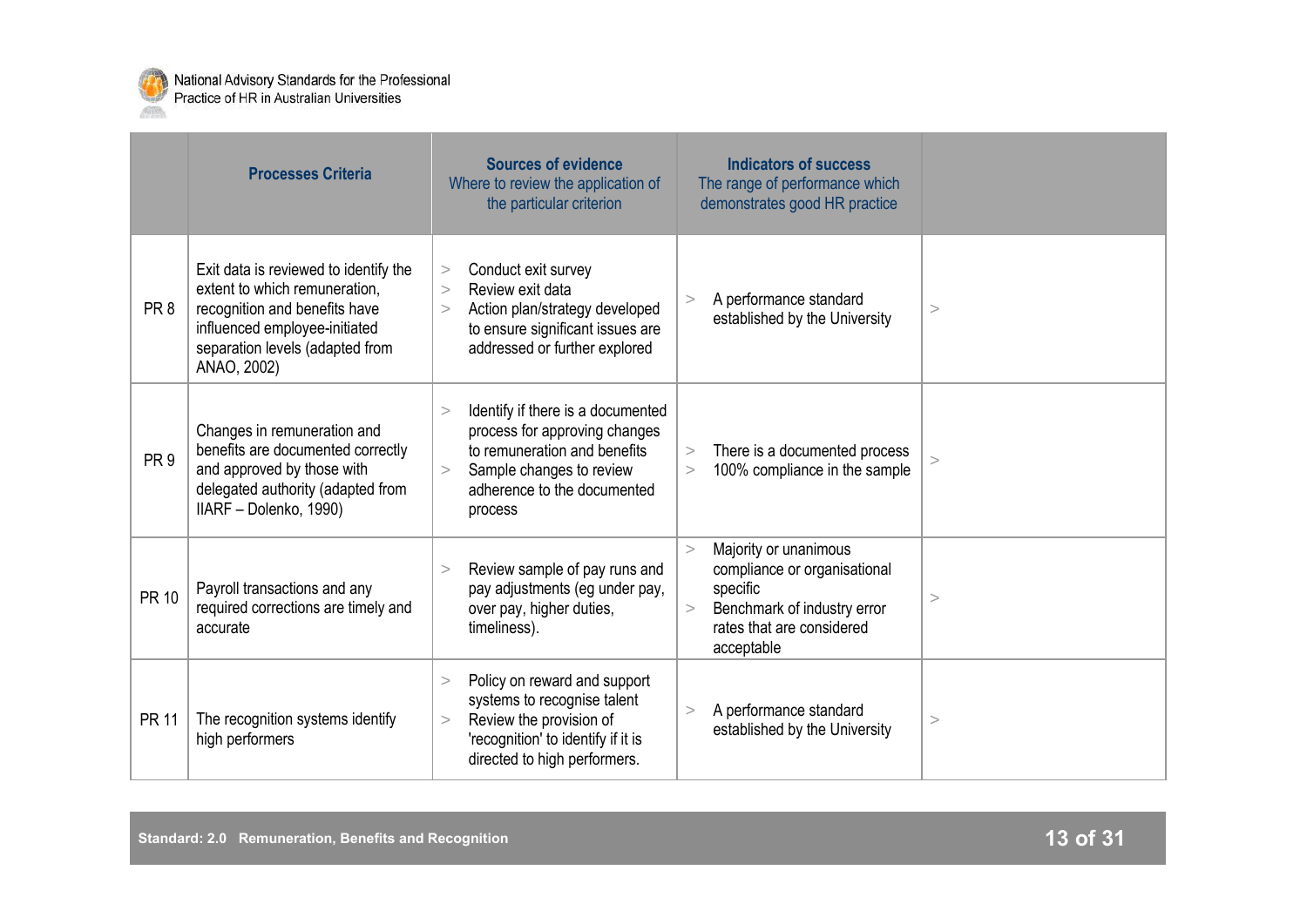

## **7 Outputs Criteria**

**Outputs**: the deliverables – goods and services – produced to achieve the outcomes being sought.

|                 | <b>Outputs Criteria</b>                                                                                                                                                                                                             | <b>Sources of evidence</b><br>Where to review the application of<br>the particular criterion                                                                                                                                                                                                                              | <b>Indicators of success</b><br>The range of performance which<br>demonstrates good HR practice |   |
|-----------------|-------------------------------------------------------------------------------------------------------------------------------------------------------------------------------------------------------------------------------------|---------------------------------------------------------------------------------------------------------------------------------------------------------------------------------------------------------------------------------------------------------------------------------------------------------------------------|-------------------------------------------------------------------------------------------------|---|
| OP <sub>1</sub> | There is a clear link between<br>remuneration, recognition and<br>benefits and strategic objectives                                                                                                                                 | Identify if relevant<br>documentation and policies<br>make the link clear.                                                                                                                                                                                                                                                | A performance standard<br>established by the University                                         | > |
| OP <sub>2</sub> | The University has a remuneration<br>and benefits strategy which takes<br>into account market forces, internal<br>relativities, organisational goals, and<br>the organisation's capacity to pay<br>(ANAO, 2002; IIARF - Vito, 2007) | Confirm the existence of the<br>$\geq$<br>strategy<br>Conduct regular reviews to<br>><br>ensure strategies consider<br>current markets, assess internal<br>relativities and organisation's<br>capacity to pay.<br>Review the most recent<br>$\geq$<br>Workplace Agreement to<br>ensure this supports these<br>strategies. | A performance standard<br>established by the University                                         | > |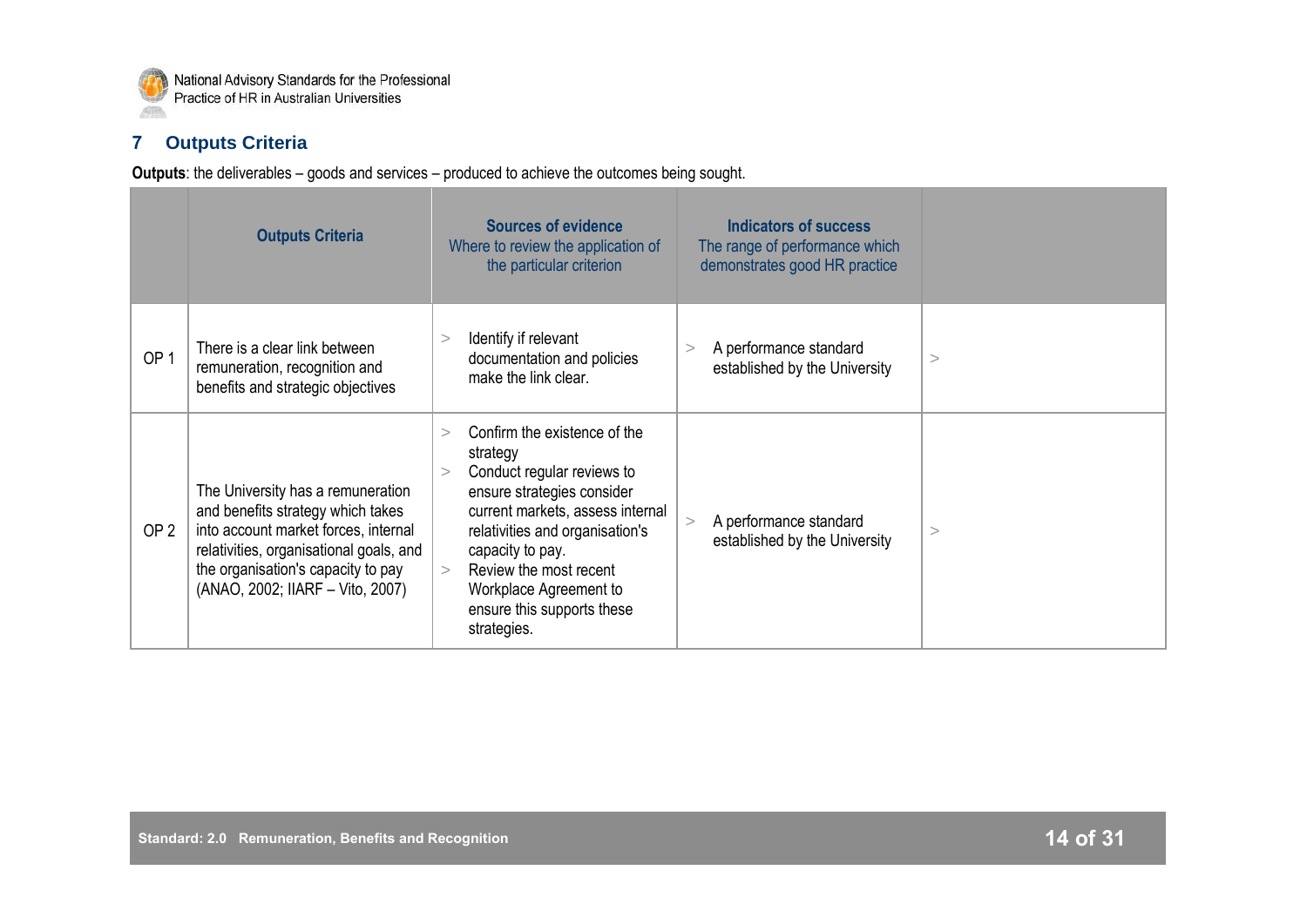

|                 | <b>Outputs Criteria</b>                                                                                       | <b>Sources of evidence</b><br>Where to review the application of<br>the particular criterion                                                                                                                                      | <b>Indicators of success</b><br>The range of performance which<br>demonstrates good HR practice |          |
|-----------------|---------------------------------------------------------------------------------------------------------------|-----------------------------------------------------------------------------------------------------------------------------------------------------------------------------------------------------------------------------------|-------------------------------------------------------------------------------------------------|----------|
| OP <sub>3</sub> | New and significantly changed<br>positions are correctly classified.                                          | Review the job evaluation<br>$\geq$<br>process to identify its rigour and<br>validation<br>Sample recent new and<br>><br>changed positions to identify if<br>they have been evaluated and<br>the evaluation has been<br>validated | 100% result for compliance with<br>><br>criterion                                               | $\rm{~}$ |
| OP <sub>4</sub> | Individuals or groups are<br>appropriately recognised for high<br>achievement.                                | Review the provision of<br>><br>'recognition' to identify if it is<br>directed to high performers.<br>Clear policy on reward and<br>><br>support systems to recognise<br>talent                                                   | A performance standard<br>$\geq$<br>established by the University                               | >        |
| OP <sub>5</sub> | Information and analysis of<br>discrepancies on equal pay and a<br>plan for addressing these (HEFCE,<br>2005) | Identify that an equal pay<br>><br>review has been conducted in<br>the last 5 years, and that there<br>is a plan to address equal pay<br>discrepancies.                                                                           | Evidence which demonstrates<br>$\geq$<br>that the review has been<br>conducted                  | >        |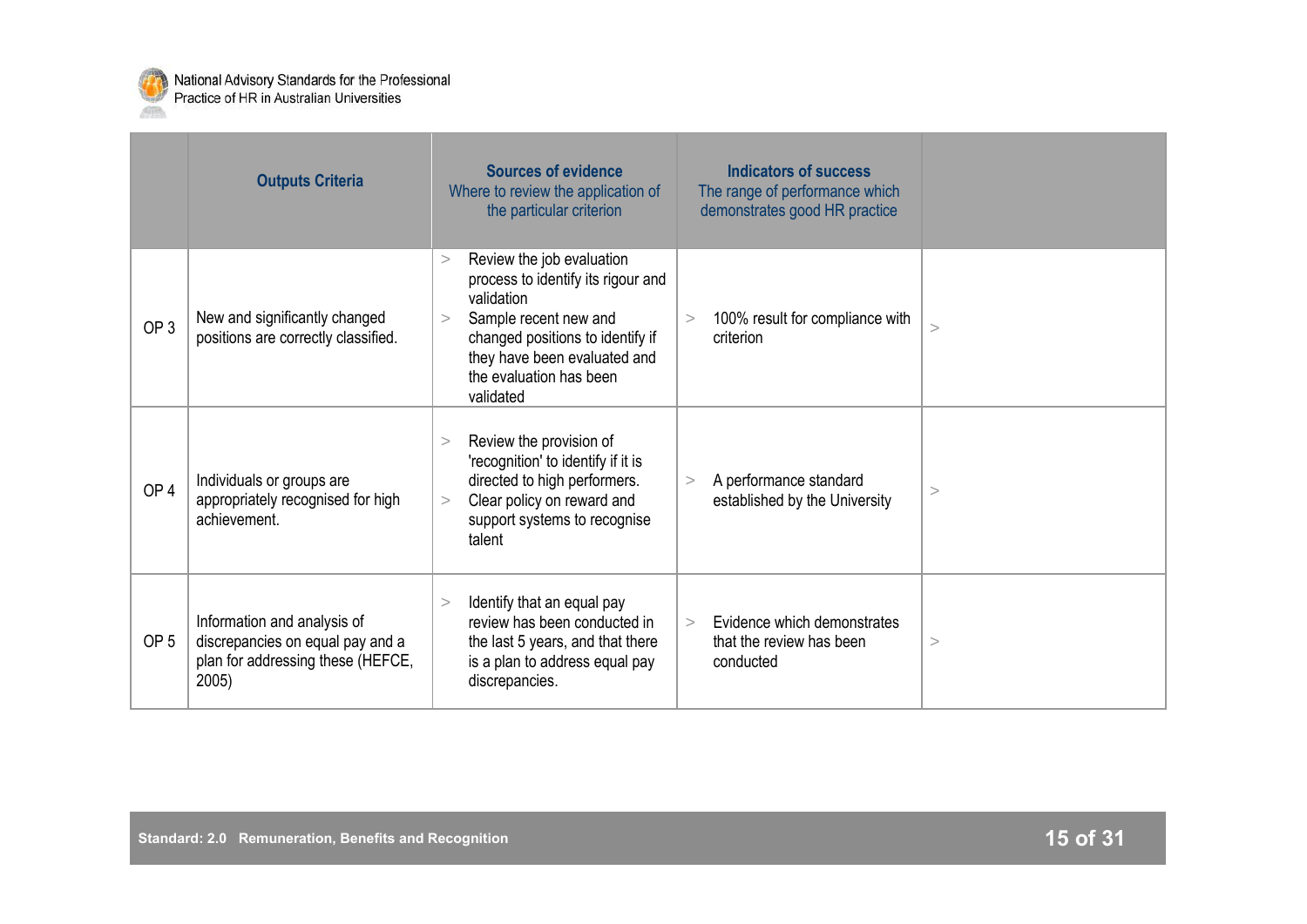

#### **8 Outcomes**

**Outcomes**: the results or consequences of the actions or outputs. Outcomes may be short, intermediate or long term.

|                 | <b>Outcomes</b>                                                                                                                                                                                                                                                       | <b>Sources of evidence</b><br>Where to review the application of<br>the particular criterion                                                                                                                                                                                                                                                                                                                                                                                                                | <b>Indicators of success</b><br>The range of performance which<br>demonstrates good HR practice; |          |
|-----------------|-----------------------------------------------------------------------------------------------------------------------------------------------------------------------------------------------------------------------------------------------------------------------|-------------------------------------------------------------------------------------------------------------------------------------------------------------------------------------------------------------------------------------------------------------------------------------------------------------------------------------------------------------------------------------------------------------------------------------------------------------------------------------------------------------|--------------------------------------------------------------------------------------------------|----------|
| OC <sub>1</sub> | Remuneration, benefits and<br>recognition complement the<br>University's strategic objectives                                                                                                                                                                         | Identify if relevant<br>><br>documentation and policies<br>make the link clear.                                                                                                                                                                                                                                                                                                                                                                                                                             | A performance standard<br>><br>established by the University                                     | >        |
| OC <sub>2</sub> | Remuneration, benefits and<br>recognition systems attracted and<br>retained employees with the<br>appropriate skills, knowledge and<br>experience, and motivated them to<br>achieve organisational objectives.<br>(adapted from IIARF - Dolenko,<br>1990; ANAO, 2002) | Review available data from<br>$\geq$<br>attraction and recruitment on<br>filled and unfilled vacancies<br>Review exit data for mention of<br>$\geq$<br>remuneration, benefits or<br>recognition as reasons for<br>voluntary cessation<br>Attrition rate; unfilled vacancies;<br>><br>time to fill positions; requests for<br>reclassification; number of<br>market loadings; number of<br>other loadings; reason for<br>leaving on exit surveys;<br>comparison of rates with sector<br>and comparable areas | A performance standard<br>><br>established by the University<br>Use of benchmarks<br>$\geq$      | $\rm{>}$ |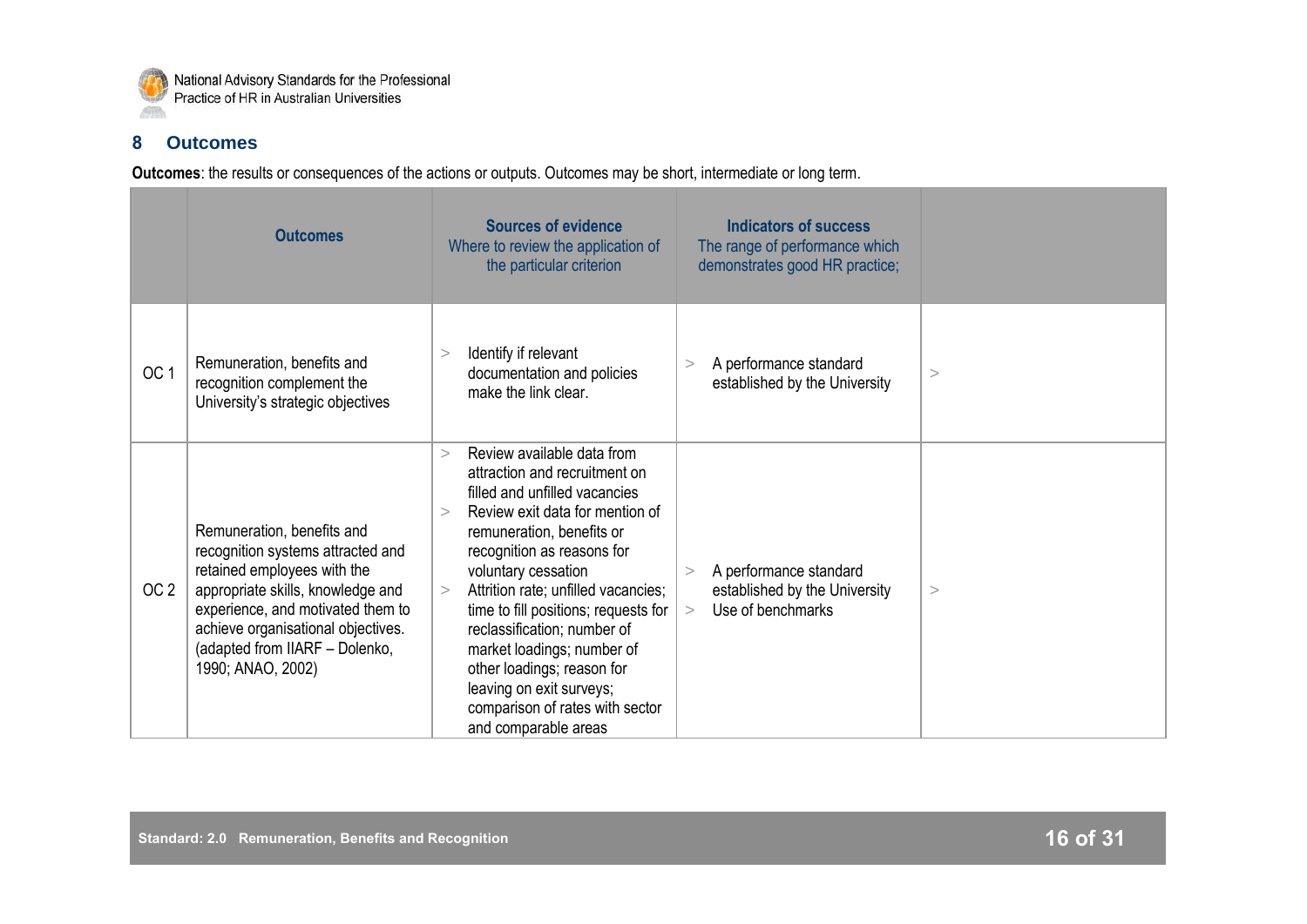

|                 | <b>Outcomes</b>                                                                                                                                                                                            | <b>Sources of evidence</b><br>Where to review the application of<br>the particular criterion                                                                                                                                                                                                                                                                                                                                                        | <b>Indicators of success</b><br>The range of performance which<br>demonstrates good HR practice; |   |
|-----------------|------------------------------------------------------------------------------------------------------------------------------------------------------------------------------------------------------------|-----------------------------------------------------------------------------------------------------------------------------------------------------------------------------------------------------------------------------------------------------------------------------------------------------------------------------------------------------------------------------------------------------------------------------------------------------|--------------------------------------------------------------------------------------------------|---|
| OC <sub>3</sub> | Managers were aware of,<br>understood and valued the<br>remuneration, benefits and<br>recognition systems.                                                                                                 | Survey of managers<br>><br>Survey of HR staff<br>><br>Focus groups<br>>                                                                                                                                                                                                                                                                                                                                                                             | Majority satisfaction<br>>                                                                       | > |
| OC <sub>4</sub> | The University's remuneration,<br>benefits and recognition systems<br>promoted and reinforced the<br>commitment to equity, and had no<br>direct or indirect bias which<br>disadvantaged particular groups. | Identify that the associated<br>><br>policy and systems reinforce the<br>commitment to equity<br>Review equity complaints to<br>><br>identify extent of issue re<br>remuneration<br>Pay rate comparisons by<br>><br>gender and other diversity<br>groups (overall pay not just EB<br>rate for each level <i>i.e.</i> include<br>loadings etc)<br>Use of known benefits that<br>><br>promote equity access: flexible<br>hours, access to child care. | A performance standard<br>><br>established by the University<br>Use of benchmarks<br>$\geq$      |   |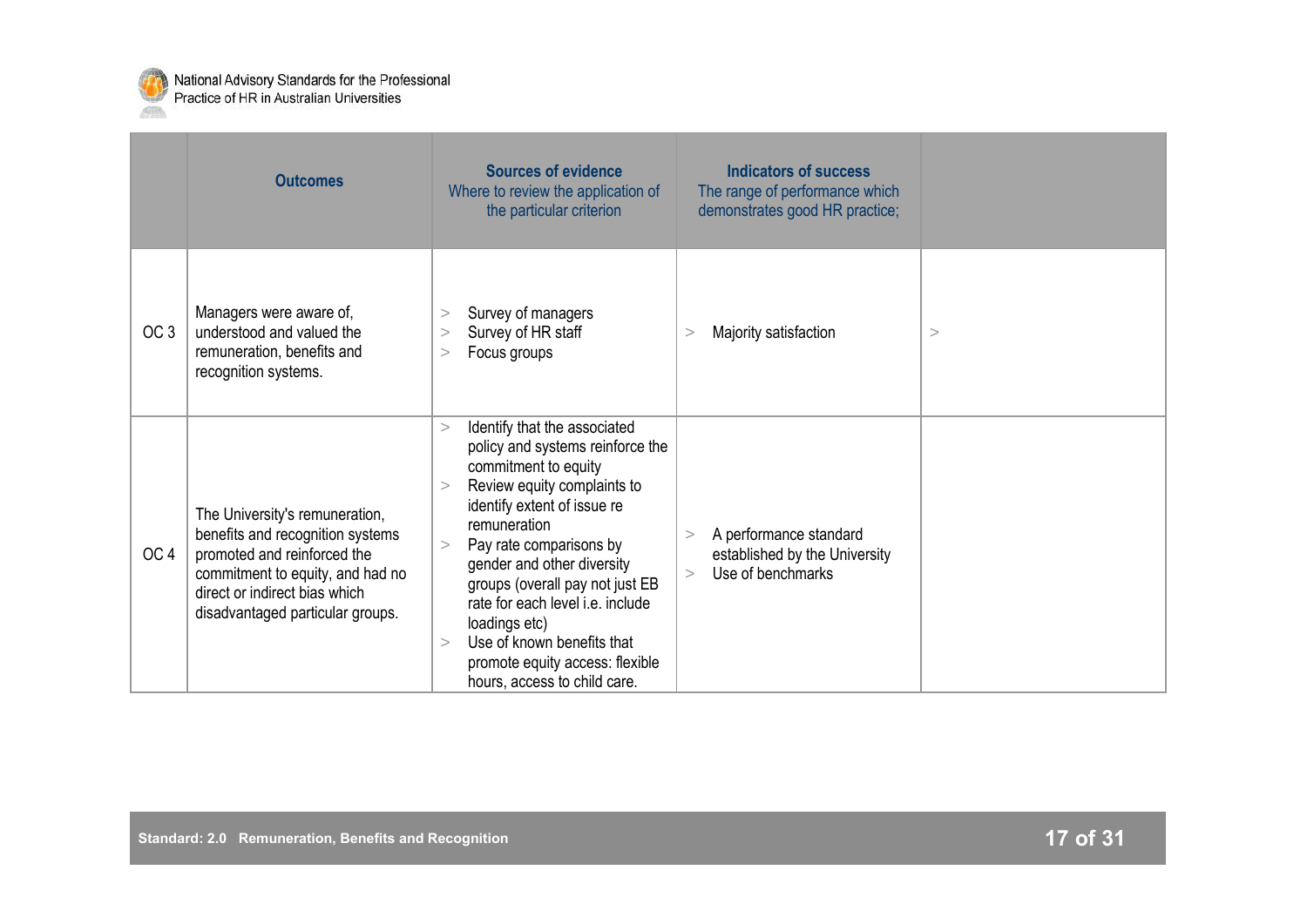

|                 | <b>Outcomes</b>                                                                                                                                                                       | <b>Sources of evidence</b><br>Where to review the application of<br>the particular criterion                                                                                      | <b>Indicators of success</b><br>The range of performance which<br>demonstrates good HR practice; |   |
|-----------------|---------------------------------------------------------------------------------------------------------------------------------------------------------------------------------------|-----------------------------------------------------------------------------------------------------------------------------------------------------------------------------------|--------------------------------------------------------------------------------------------------|---|
| OC <sub>5</sub> | Staff were aware of, understood and<br>valued, the remuneration, benefits<br>and recognition systems.                                                                                 | Survey of staff<br>><br>Focus groups<br>>                                                                                                                                         | A performance standard<br>$\geq$<br>established by the University                                | > |
| OC <sub>6</sub> | The remuneration, benefits and<br>recognition systems acknowledged<br>the contribution of both individual<br>employees and groups (adapted<br>from Stellenbosch, n.d.)                | Review R,B &R policy and<br>><br>associated guidelines<br>Staff survey<br>>                                                                                                       | A performance standard<br>><br>established by the University<br>Use of benchmarks<br>$\geq$      | > |
| OC <sub>7</sub> | The remuneration, benefits and<br>recognition systems offered the<br>University the necessary flexibility to<br>remain competitive in the<br>employment market.                       | Identify that there is a policy<br>$\geq$<br>and associated guidelines<br>which demonstrate a flexible<br>approach to remuneration,<br>benefits and recognition                   | A performance standard<br>><br>established by the University<br>Use of benchmarks<br>$\geq$      | > |
| OC <sub>8</sub> | The remuneration, benefits and<br>recognition components complied<br>with organisational policy, relevant<br>codes of practice, taxation law and<br>industrial awards and agreements. | Review the extent of<br>$\geq$<br>compliance<br>Number of staff disputes;<br>><br>number of grievances; formal<br>complaints to industrial bodies;<br>results of internal audits. | A performance standard<br>><br>established by the University<br>Use of benchmarks<br>$\geq$      | > |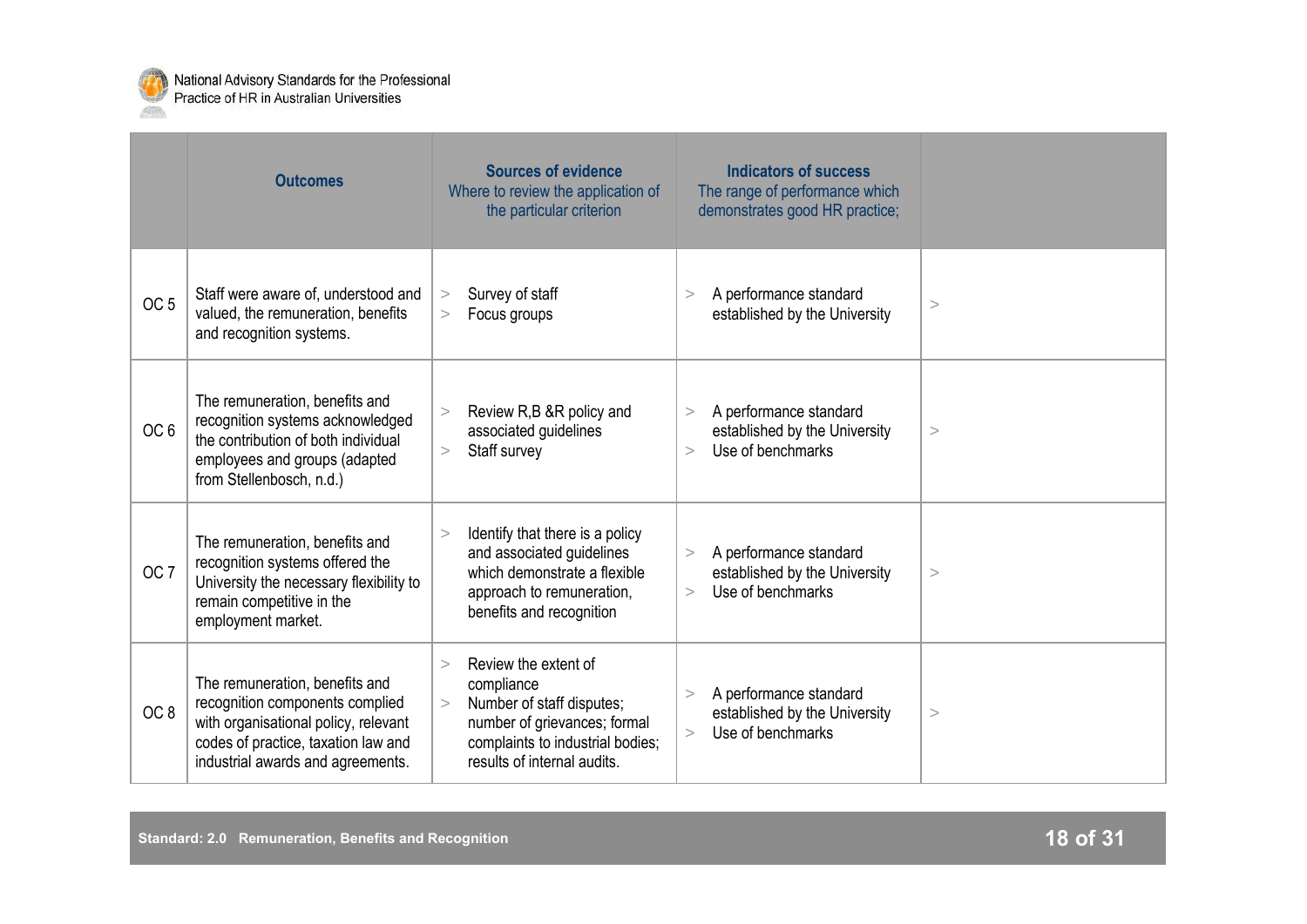

## **9 Risk Criteria**

The use of this Standard assists the University to avoid or effectively manage risks associated with:

- Failure to attract and retain quality staff  $\bullet$
- Ad hoc changes to remuneration and benefits which are not in accordance with relevant strategies
- Staff turnover from dissatisfaction with remuneration or benefits
- Difficulties in attraction and retention
- Difficulties in justifying remuneration changes in the event of grievances  $\bullet$
- Failing to meet competitive remuneration, recognition or benefits standards.
- A high level of applications for market loadings, responsibility allowances, and reclassification requests.
- Industrial tribunal or legal cases arising from the University's remuneration, recognition or benefits systems.
- Inequitable remuneration structure
- Loss of critical skills through employee-initiated separation
- Lower staff morale
- Negative media publicity associated with the University's remuneration, recognition or benefits systems.
- Not meeting relevant compliance standards.
- Payroll rage (angry staff arising from payroll complications)
- Reduced collaborative behaviour
- Remuneration is not appropriate to responsibilities or performance
- Staff grievances
- Staff, managers and supervisors not being aware of flexible remuneration and benefits.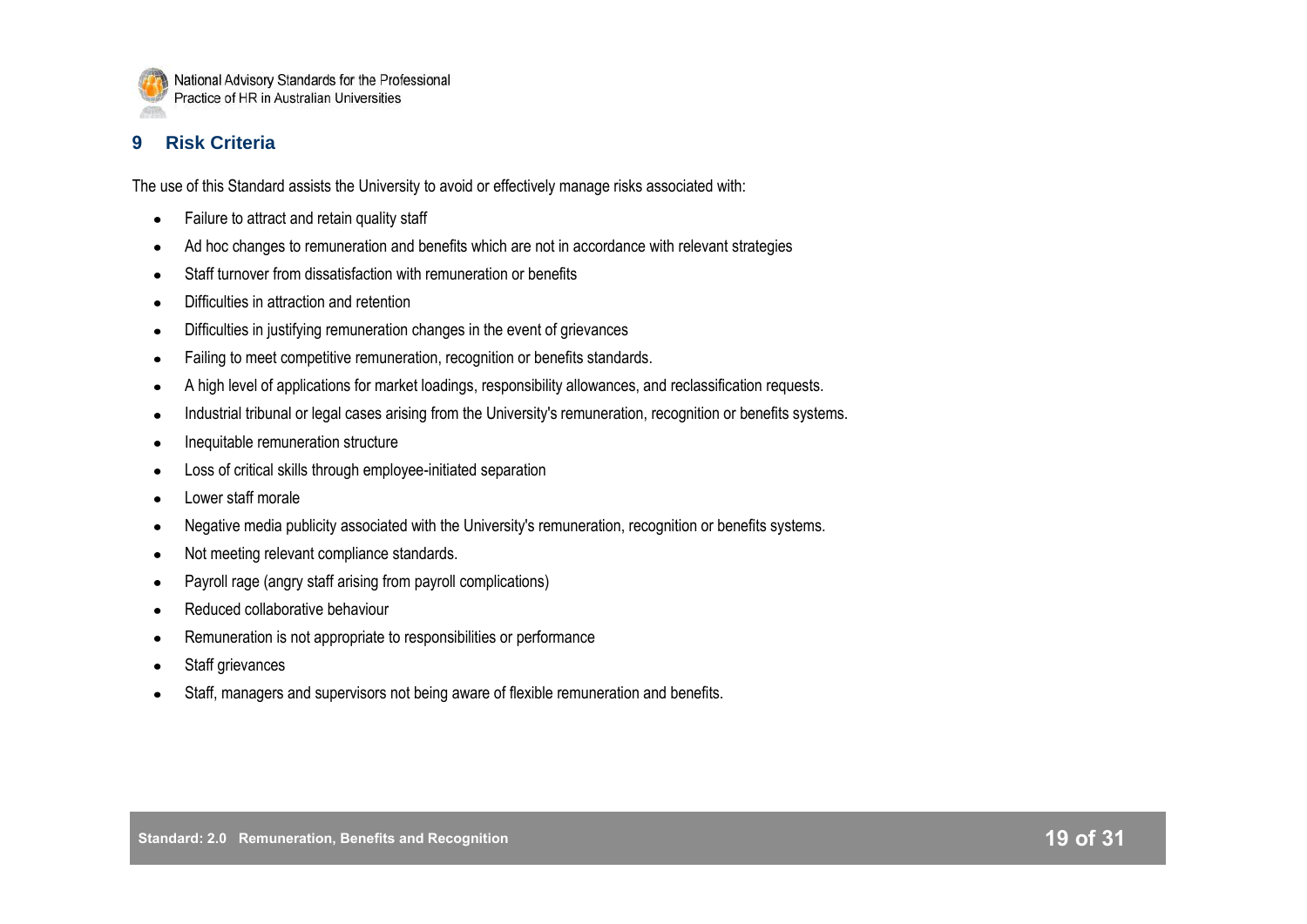

#### **10 Date of Application**

#### **11 Review Date**

#### **12 Contributors**

Australian National University Edith Cowan University La Trobe University University of Melbourne University of New England University of the Sunshine Coast University of Western Australia Victoria University

#### **13 Acknowledgements**

The Higher Education Funding Council for England (HEFCE) HR Council for the Voluntary & Non-profit Sector, Ontario, Canada Universities Personnel Association (UPA), UK Standing Conference of Principals (SCOP) Personnel Network, UK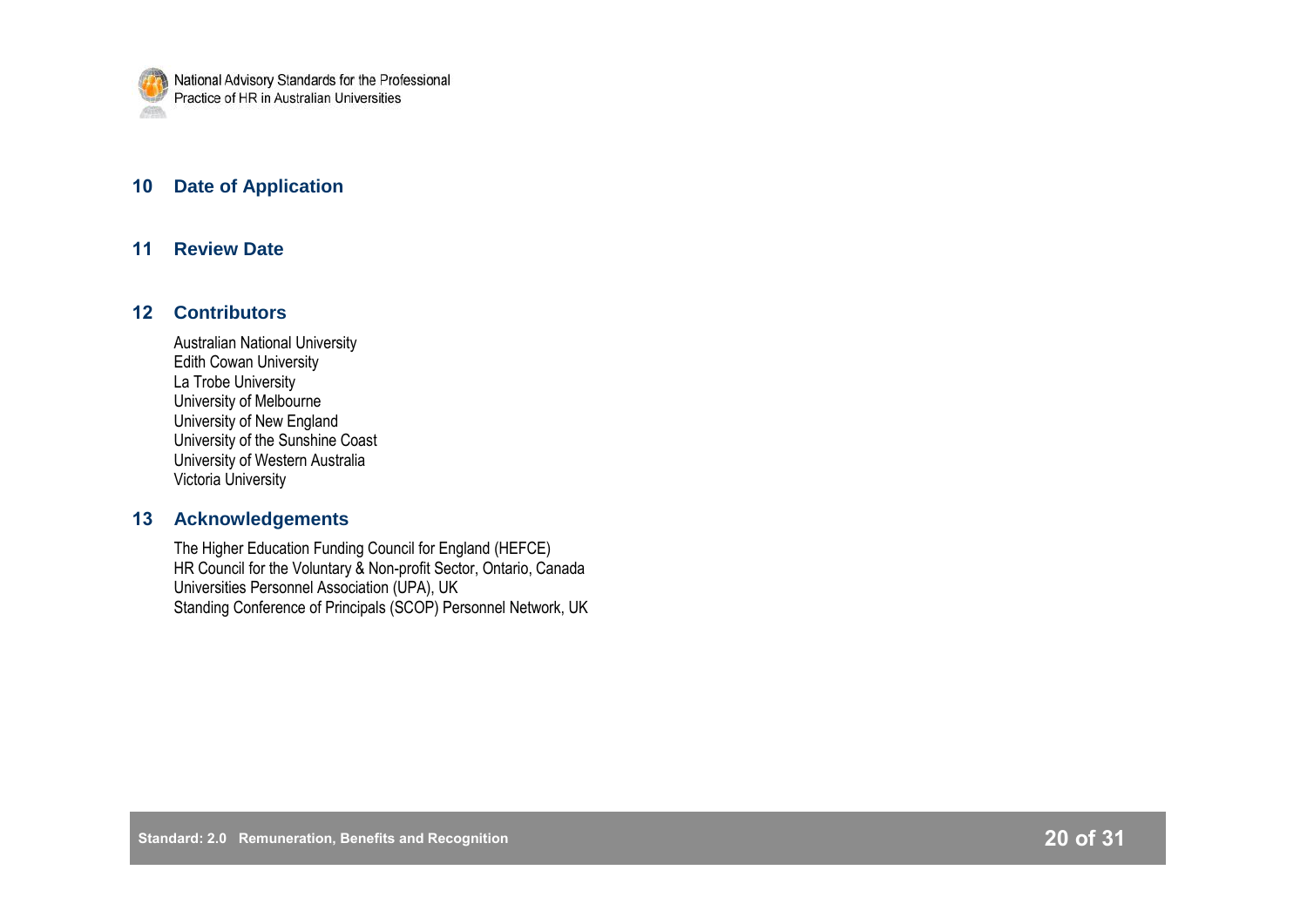

#### **14 Standards Project Definitions**

#### **Accountability**

A personal obligation, liability, or answerability to others for actions carried out and performance achieved; responsibility (CCH Macquarie Dictionary of Employment and Industrial Relations 1992).

#### **Assessment**

To *officially* estimate the value of something (Concise Macquarie).

#### **Assurance**

An objective *examination* of evidence for the purpose of providing an independent assessment on risk management, control, or governance processes for the organisation. Examples may include financial, performance, compliance, system security, and due diligence engagements (Institute of Internal Auditors).

#### **Attestation**

One type of assurance service in which public accountants (or other professionals) issue a written communication that expresses a conclusion about the reliability of a written assertion of another party. To qualify as an attestation service, the engagement must involve written assertions on some accountability matter (Arens, Best, Shailer, Fielder, & Loebbeche, 2002).

#### **Audit**

An official *examination* and verification of records. (Concise Macquarie Dictionary).

A systematic analysis, appraisal, testing and verification of the legality, fidelity and efficiency or feasibility of proposed or completed procedures, operations, transactions, expenditures and the official records of them (CCH Macquarie Dictionary of Employment and Industrial Relations 1992).

#### **Auditing**

The accumulation and evaluation of evidence about information to determine and report on the degree of correspondence between the information and established criteria (Arens et al, 2002).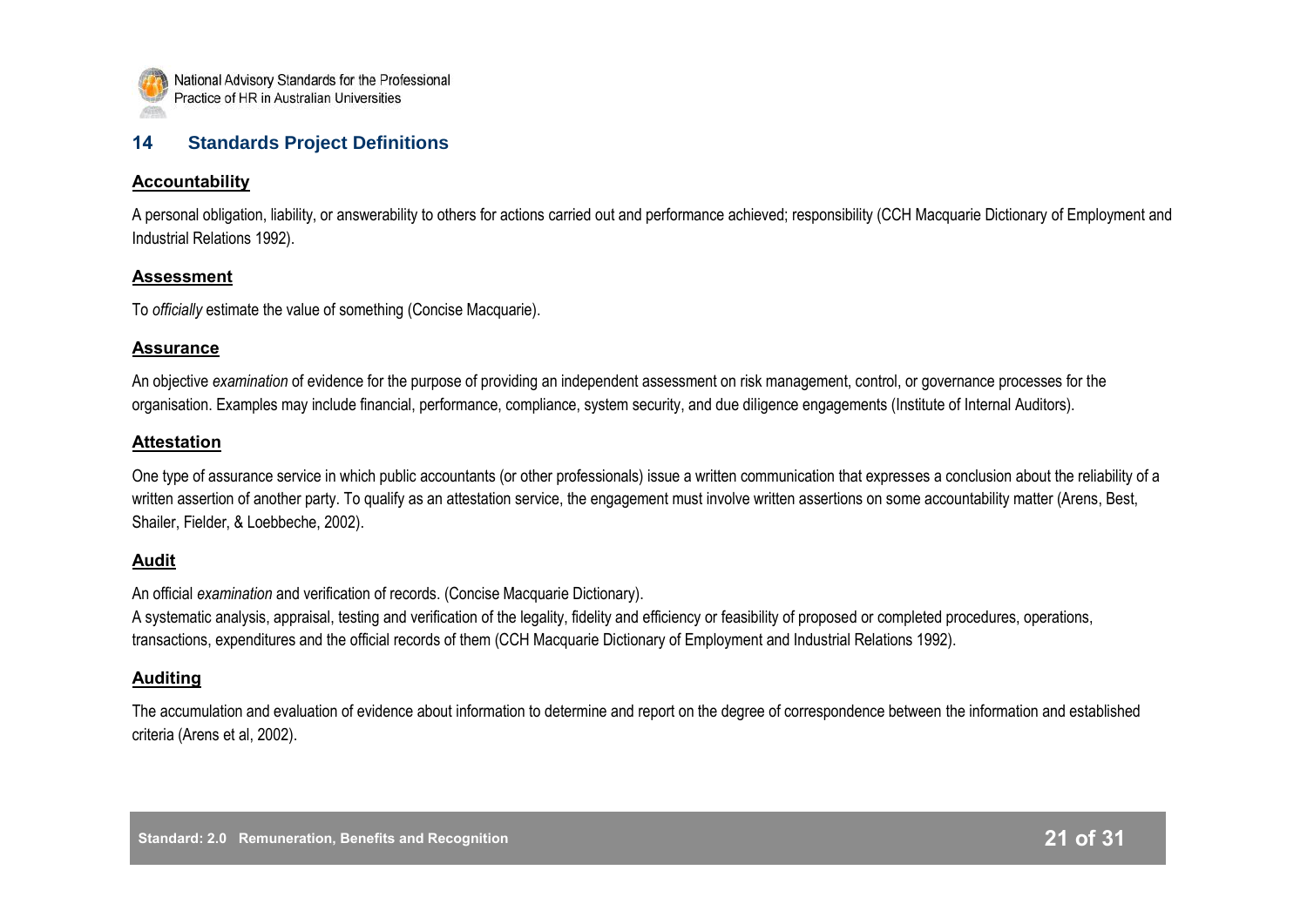

#### **Audit Report**

The communication of findings to users (Arens et al, 2002).

#### **Benchmarking**

Benchmarking is the formal and structured process of searching for those practices which lead to excellent performance, the observation and exchange of information about them, their adaptation to meet the needs of one"s own organisation, and the implementation of the amended practice. (Meade, 1998), (AUQA: n.d.)

#### **Capability**

Capability is a broader concept that that of competence. Capability embraces competence but is also forward-looking, concerned with the realization of potential. Capability includes but goes beyond the achievement of competence in present day situations to imagining the future and contributing to making it happen. Capability is an integration of knowledge, skills, personal qualities and understanding used appropriately and effectively - not just in familiar and highly focused specialist contexts but in response to new and changing circumstances. (Dolan, n.d.)

#### **Certification**

Official recognition that a specified status has been achieved, or that certain privilege(s) may be exercised. The same as licensing (qv). (AUQA: n.d).

#### **Competency**

The specific knowledge, skills, abilities and behaviour applied within an occupation or industry to the standard required in employment. (University of South Australia, n.d.)

The integrated application of knowledge, skills, values, experience, contacts, external knowledge resources and tools to solve a problem, to perform an activity, or to handle a situation. (Sitthisak, Gilbert and Davis, 2007).

#### **Criteria**

A standard of judgement; an established rule or principle for testing (Concise Macquarie).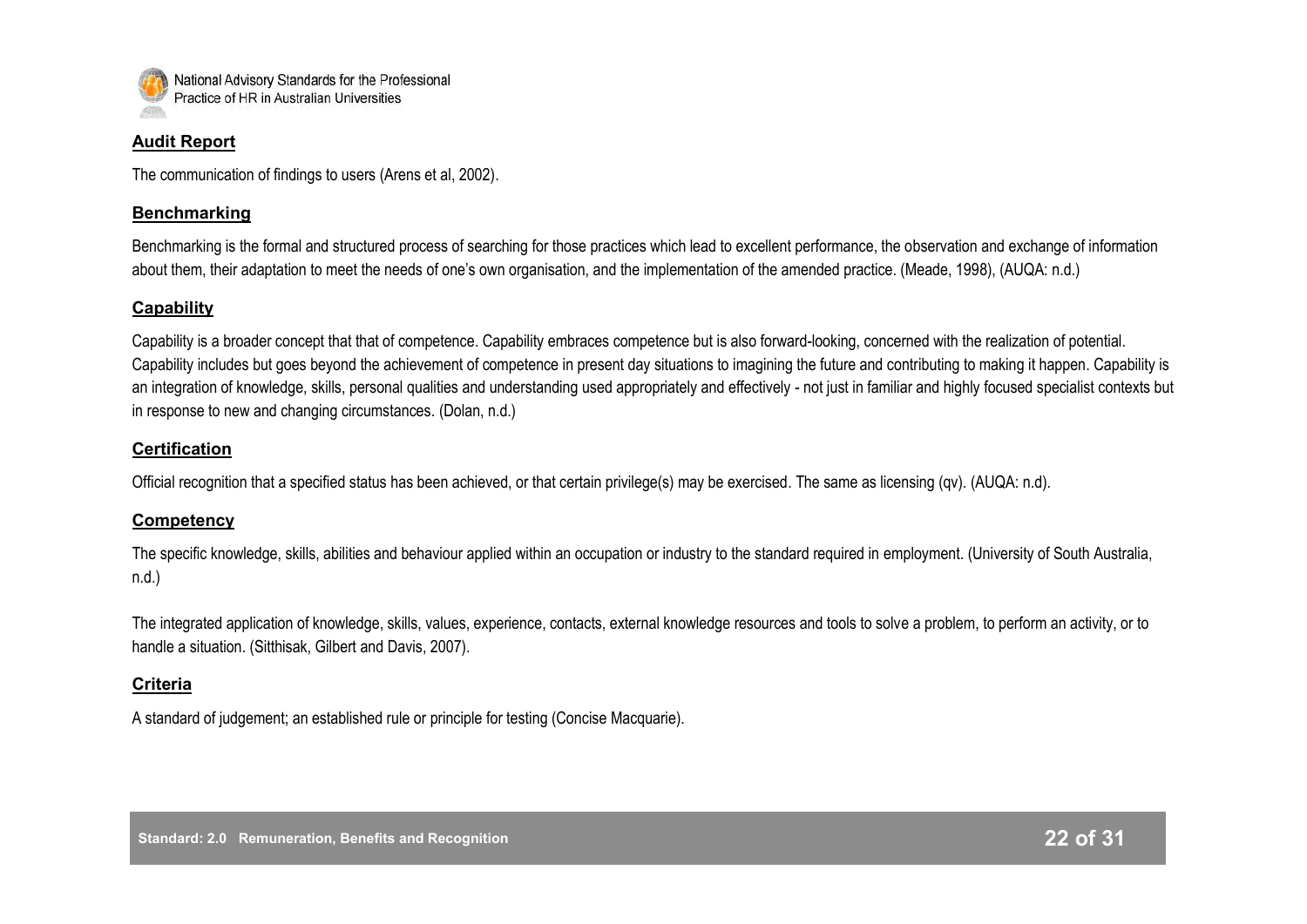

#### **Economic**

Expenditure is *economic* if it achieves the desired objective at least cost. (Leibenstein, cited in Craven and McNulty 1994, p.4.)

#### **Effectiveness**

A process is effective if its outcomes match the stated goals. Effectiveness is often seen as an aspect of quality (qv). (AUQA: n.d.). Expenditure is *effective* if it achieves its objectives without taking account of cost. (Leibenstein, cited in Craven and McNulty 1994, p.4.)

#### **Efficient**

Efficiency refers to the cost in relation to the outcomes achieved. It is rarely possible to describe it in absolute terms. One process is more efficient than another if it achieves the same outcomes at a lower cost (AUQA: n.d.)

Expenditure is *efficient* if it gives the highest Net Present Value (NPV) when other uses of the funds are considered. (Leibenstein, cited in Craven and McNulty 1994, p.4.)

## **Equity**

Equity refers to: the quality of being fair and just; fairness (Macquarie Dictionary of Employment & IR: 1992). Equity is considered within a context – eg: equal access; equal treatment; equal opportunity; equal pay; equal worth. In the context of developing HR standards for specific activities there is a need to examine each of the proposed standards against equity considerations.

*Example:* Workforce planning – care must be taken to ensure that the workforce profile selected for a future time period is not based on direct or indirect criteria that might result in gender discrimination.

#### **Evaluation**

To ascertain the value or amount of; to appraise carefully. (Concise Macquarie)

The systematic investigation of worth or merit. Criteria must be specified for determining 'worth' or 'merit'. 'Evaluation' is sometimes used as a neutral term. (Adapted from AUQA: n.d.)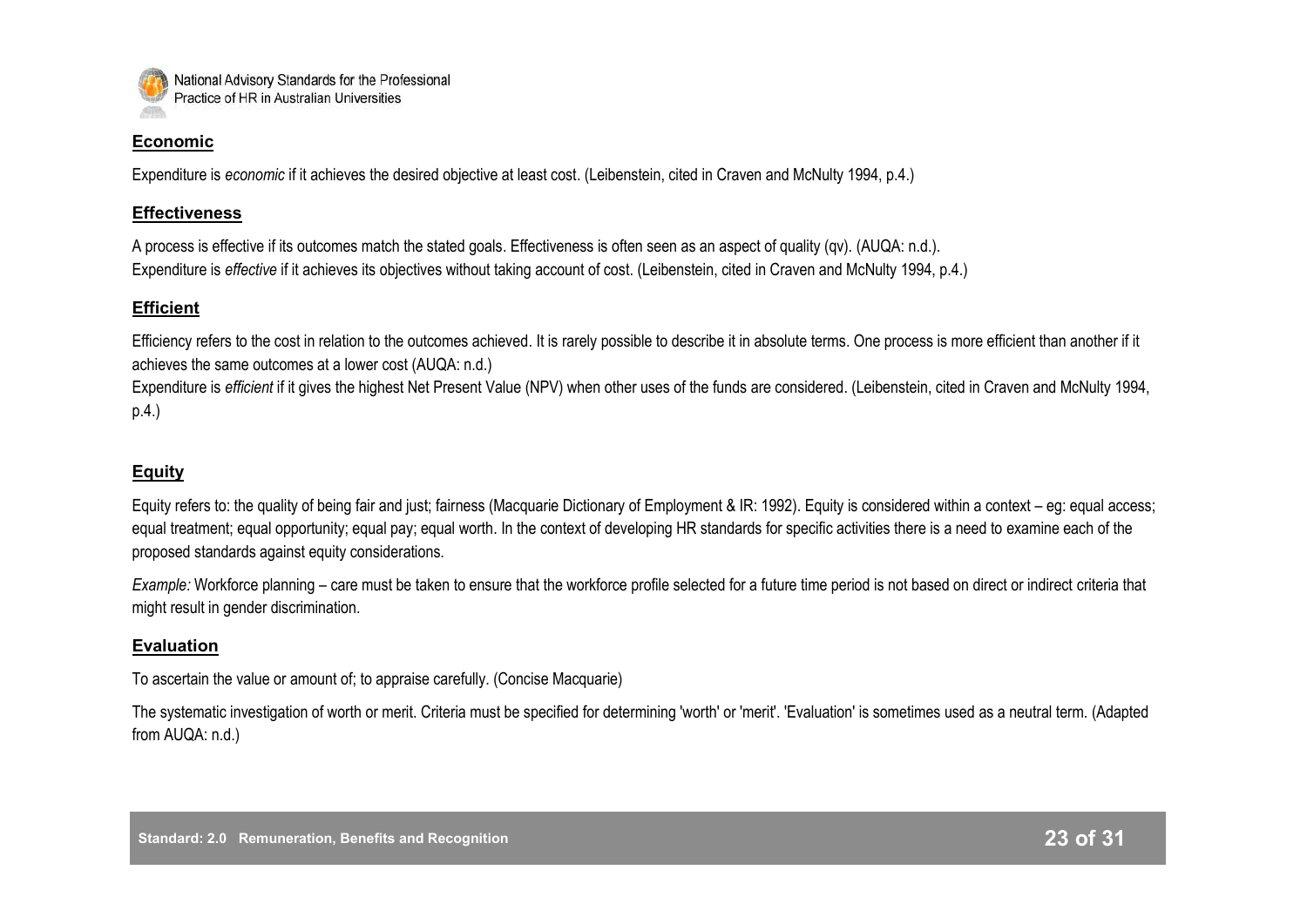

#### **Evidence**

Proof; grounds for belief; that which tends to prove or disprove something. (Concise Macquarie)

Any information used by the auditor to determine whether the information being audited is stated in accordance with established criteria (Arens et al, 2002).

#### **Evidenced Based**

The conscious, explicit and judicious use of the best and current evidence in making decisions. It means integrating experience with the best available external evidence taken from systematic research. Evidence based decision making requires efficient literature-searching skills and the application of rules of evidence and logic in evaluating the research (Sackett, Rosenberg, Muir Gray, Haynes, & Richardson, 1996).

#### **Examination**

To inspect or scrutinise carefully; to interrogate; to test the knowledge, reactions or qualifications. (Concise Macquarie)

#### **Human Resource Audit**

An audit undertaken of human resource management, or within an aspect of human resource management. (Andrews, 2007)

#### **Human Resource Performance Audit**

A performance audit of human resource management, or an aspect of human resource management, to determine its effectiveness, and/or efficiency and/or economy (Andrews, 2007).

#### **Inputs**

The human, physical and financial resources used and the time required to produce the outputs. Inputs are what the process or activity uses. (Audit Office of New South Wales, 2000; Local Government Best Value Commission, n.d.)

#### **KPI: key performance indicators**

A performance indicator deemed particularly important or significant.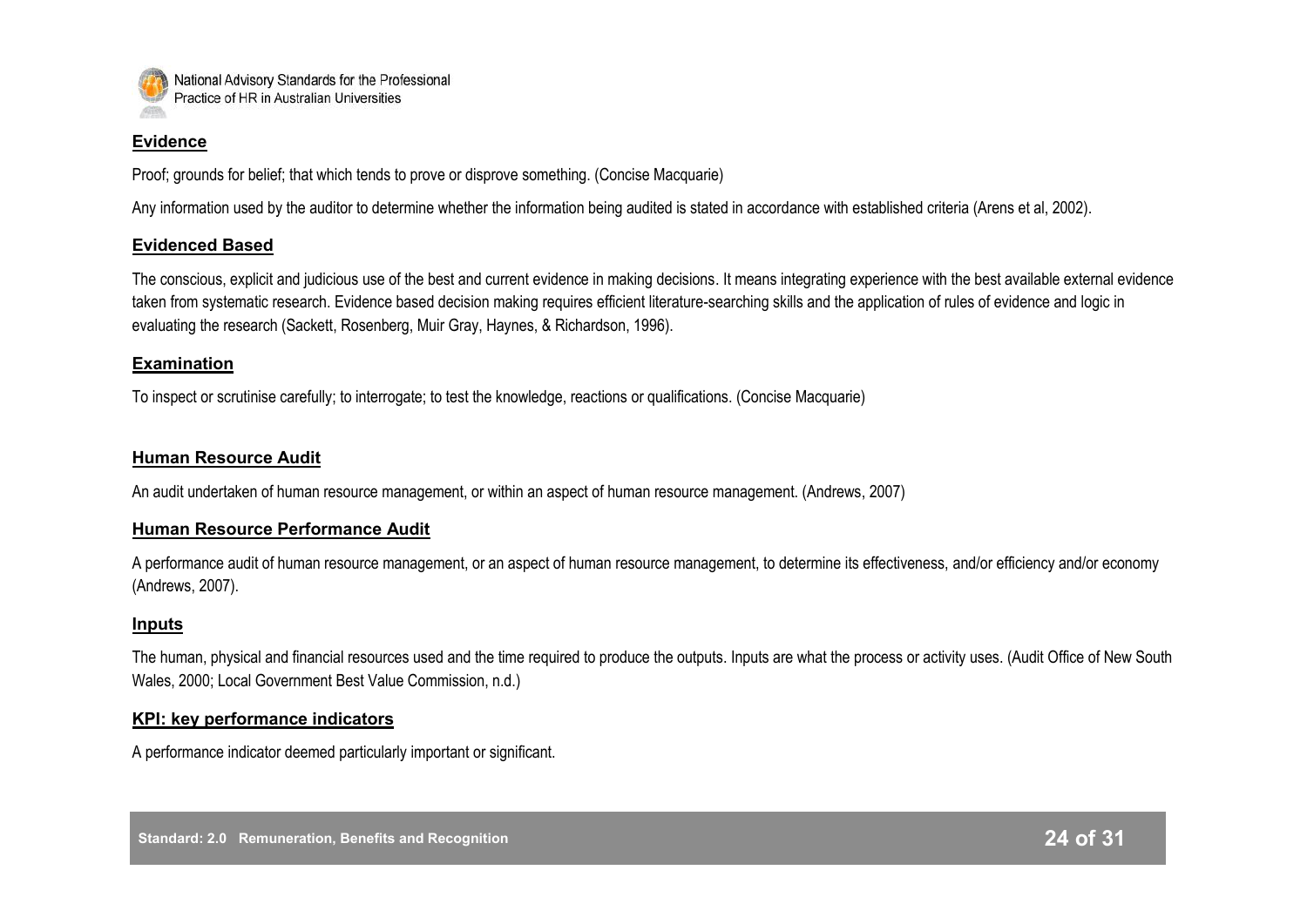

#### **Measure**

The act or process of ascertaining the extent, dimensions, quantity etc of something especially by comparison with a standard\*; (Concise Macquarie) In relation to a *standard* this view of the meaning of *measure* would presume the standard has a quantitative dimension.

#### **Management Assurance**

A level of assurance provided by Management alone.

Management assurance requires qualified independent validation in order to raise its perceived value to the level of independent assurance (eg audit).

#### **Measurement**

The act of measuring. (Concise Macquarie)

#### **Outcome**

The results or consequences of the actions or outputs. Outcomes may be short, intermediate, or long term. (The Audit Office of New South Wales, 2000).

#### **Outputs**

The deliverables – goods and services – produced to achieve the outcomes being sought. (Queensland Government Treasury, 2003).

#### **Output measures**

Demonstrate the contribution made by the output to the achievement of strategic goals and outcomes. Output measures are often:

- Cost: how much does the process or service cost to deliver?
- Time whether outputs are delivered in a timely manner
- Quality how good the output is. (Auditor General of Queensland, 2007)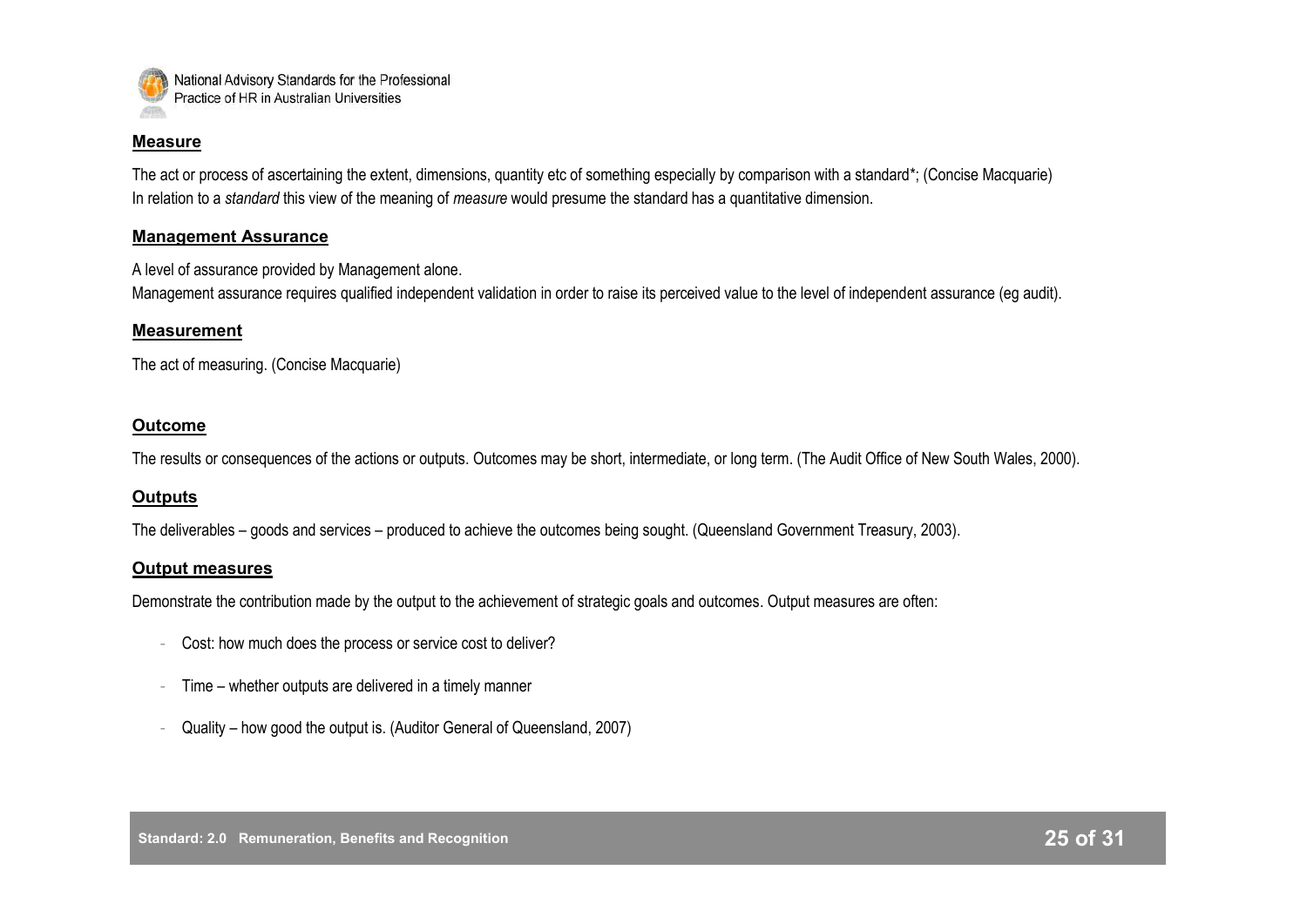

#### **Opinion**

Judgement or belief resting on grounds insufficient to express certainty; a formal or professional judgement expressed; a personal view, attitude or estimation. (Concise Macquarie)

Note: Types of opinion: unqualified, qualified, adverse and disclaimer (ie insufficient competent evidence), (Siegal & Shim 2000)

#### **Performance Indicator**

A representation - numeric or otherwise - of the state of, or outcomes from, an organisation, or any of its parts or processes.

Performance indicators should be subject to informed interpretation and judgement; for example, by such assessment groups as audit panels. They are sometimes called management indicators, to suggest their purpose rather than their source. Organisational performance measures that have been developed independently tend to be weakly correlated with one another. To avoid this, they should be developed in an integrated fashion, with a common direction. (AUQA, n.d.)

#### **Processes**

The activities that generate the products and services that constitute the outputs. The actions or processes applied to convert resources into a product or service. (Department of Finance and Administration, 2000).

#### **Proof**

Evidence sufficient to establish a thing is true, or to produce belief in its truth (Concise Macquarie).

#### **Quality**

Fitness for purpose, where 'purpose' is to be interpreted broadly, to include mission, goals, objectives, specifications, and so on. This is an inclusive definition, as every organisation or activity has a purpose, even if it is not always precisely stated. Fitness for purpose' means both that an organisation has procedures in place that are appropriate for the specified purposes, and that there is evidence to show that these procedures are in fact achieving the specified purposes.

Some people criticise this definition for ignoring 'fitness of purpose', but this misses the point. Fitness of purpose must be considered at the time that objectives are defined; quality is then a matter of achieving these objectives.

Using this definition, achieving quality in education involves two steps. The first step is for institutions to set objectives that embody what is expected and required by students, employers, legislation and statutes, in addition to responding to broader issues, such as the demands arising from the characteristic nature of academic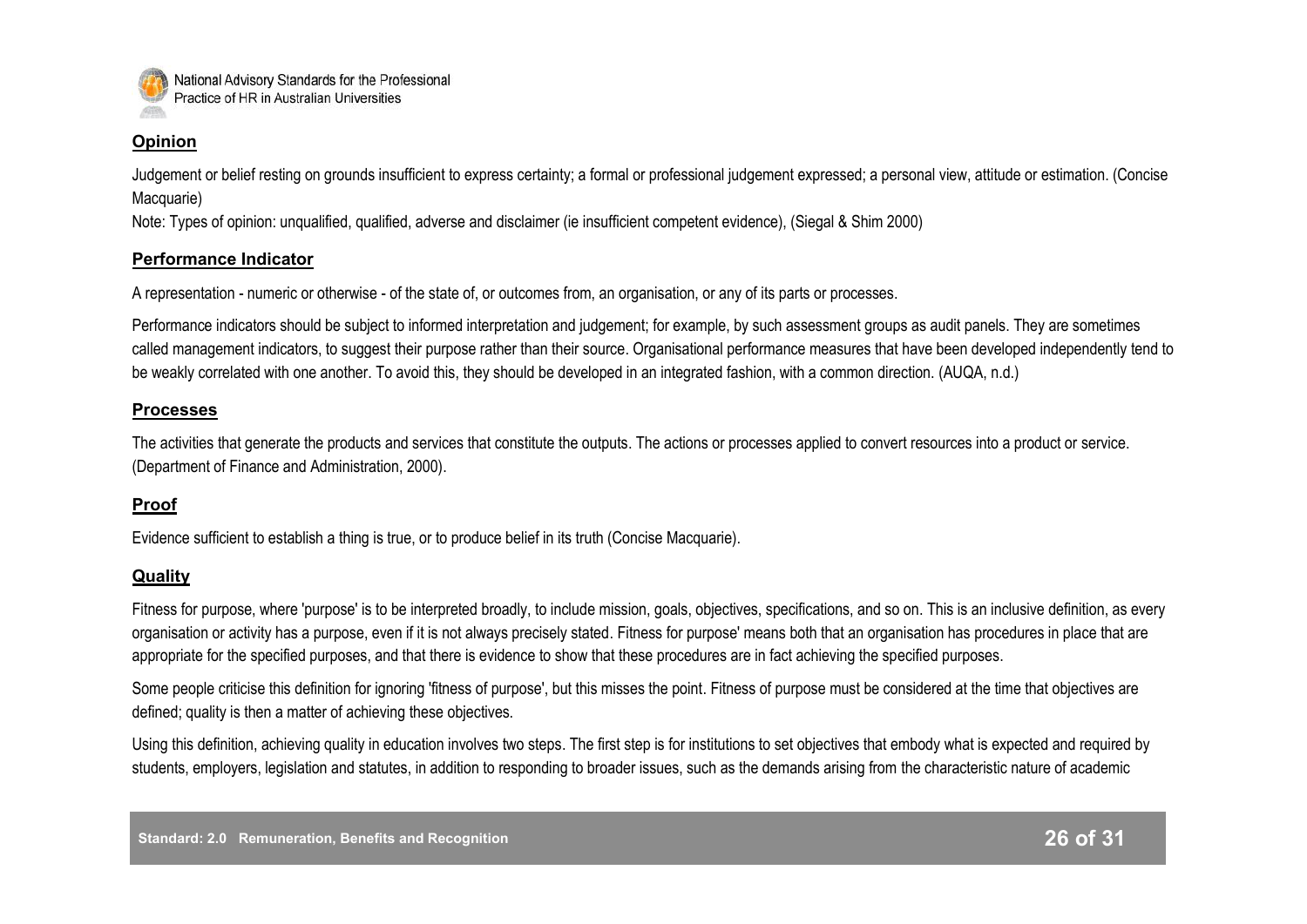

activity and the rapid development of knowledge. The second step is for the institution to ensure that it attains its objectives. Quality is related to standards if the objectives include explicit specification of levels of attainment. (AUQA, n.d.)

#### **Quality Audit**

"Quality audit" is defined as "a systematic and independent examination to determine whether activities and related results comply with planned arrangements and whether these arrangements are implemented effectively and are suitable to achieve objectives' (Standards Australia & Standards New Zealand Joint Technical Committee QR/7 1994). This definition has been adopted by AUQA as the foundation of its approach to audit (AUQA, n.d.).

A "quality audit" must be distinguished from an "audit" conducted by a qualified auditor operating under a professional audit framework and within the Australian Auditing Standards.

#### **Review**

An institution (or any part thereof) may be reviewed for any purpose, and the term 'review' can embrace a checking mechanism, whether it be assessment, audit or accreditation, internal or external, and so on. Care must be taken when using the term to differentiate the activity from a professional audit (AUQA, n.d.).

#### **Risk**

*Risk* is the likelihood that some peril may actually occur to produce a loss, that is, risk is the degree to which an organization is exposed to the loss of its resources.

A risk is defined by the Australia/New Zealand Standard for Risk Management (*AS/NZS 4360:2004*) as

*"…the possibility of something happening that impacts on organisational objectives. It is the chance to either make a gain or a loss. It is measured in terms of likelihood and consequence."*

Risk is anything that threatens or limits the ability of a project to achieve its goal, objectives, or the production of project deliverables.

#### **Risk Management**

The Australian / New Zealand Risk Management Standard, AS/NZS 4360: defines risk management as: "*the culture, processes and structures that are directed towards the effective management of potential opportunities and adverse effects*".

Risk management is a process of thinking systematically about all possible undesirable outcomes before they happen and setting up procedures that will avoid them, minimise or cope with their impact.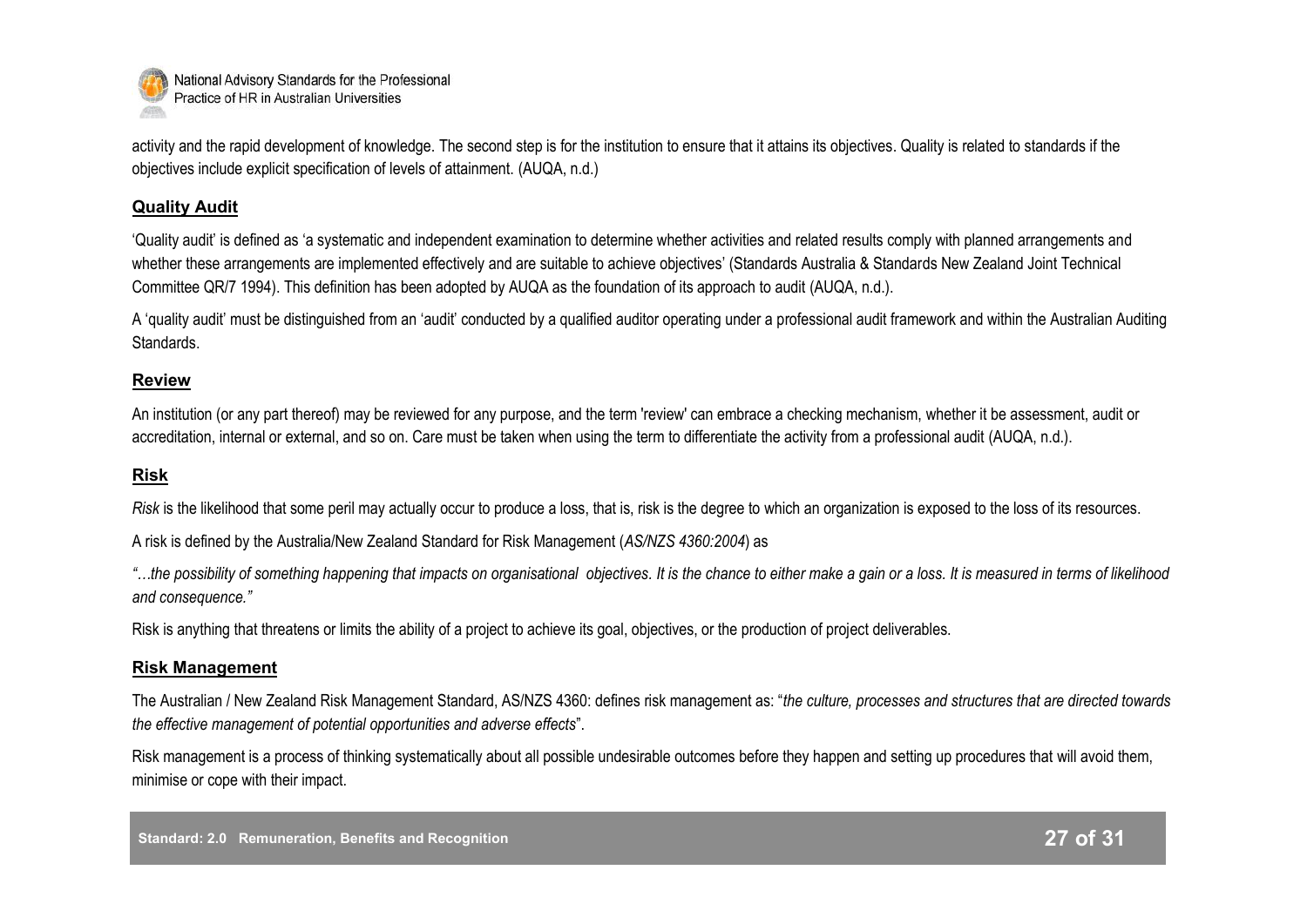

Risk management involves establishing an appropriate risk management infrastructure and culture, and applying logical and systematic risk management processes to all stages in the life cycle of any activity, function or operation that includes risk. By minimising losses and maximising gains, risk management enables the University to best meet its organisational objectives.

#### **Self-audit**

An oxymoron; the correct term is self-assessment (or self-review or self-evaluation). Audit, by its very nature, cannot be 'self', as it lacks independence.

#### **Self-review**

Self-review can be an ongoing process that is built into all activities in a sense of continuous improvement; it might be an ongoing process that leads to a report to the governing body for confirmation or redirection; it might be a long event that leads to major change; it might be a brief event that provides a snapshot for comparison with an earlier snapshot; and so on. (AUQA Audit Manual, Version 3.0, section 2.4.2). May also be called self-evaluation but never self-audit (Andrews, 2007).

#### **Standard**

Anything taken by general consent as a basis of comparison; an approved model; a level of quality which is regarded as normal, adequate or acceptable (Concise Macquarie).

A norm or model adopted by general consent as a basis for comparison eg against which to measure individual or organisational achievements or procedures, or as a target to be aimed at (CCH Macquarie Dictionary of Employment and Industrial Relations 1992).

A standard is an agreed specification or other criterion used as a rule, guideline, or definition of a level of performance or achievement. One function of standards is to measure the criteria by which quality may be judged. Although standards are necessary, they are difficult to determine (AUQA, n.d ).

The term 'standard' is also often used to refer to:

- Factors for evaluating performance
- Normative characteristics
- Best practice exemplars.

Quality is related to standards if the objectives include explicit specification of levels of attainment. (AUQA, n.d.)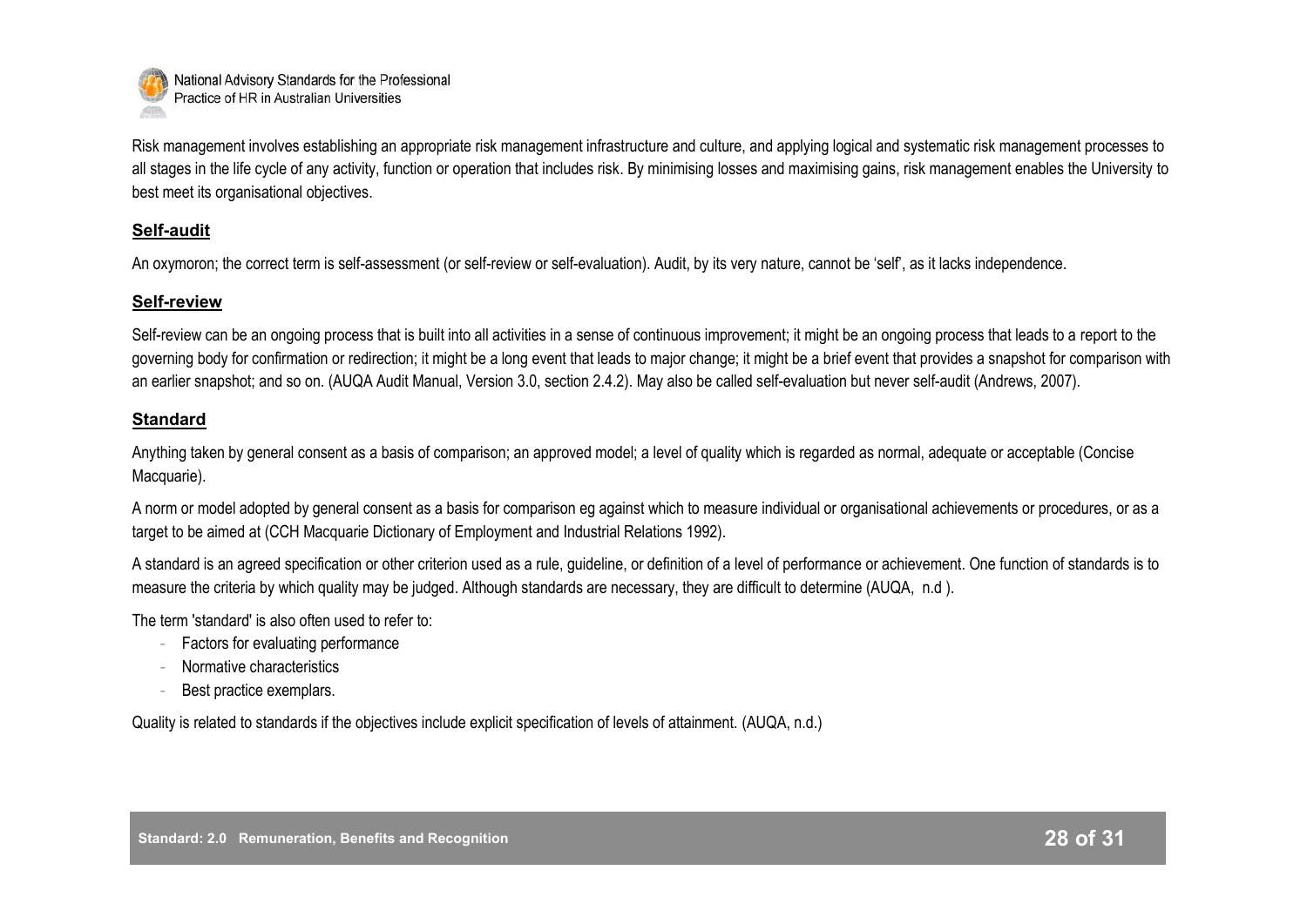

#### **Standards Project for University Human Resources (Aust)**

These standards should reflect what we "would expect to see" at a university human resource function in Australia. (NB: A university or group of universities may also have organisational specific or group HR standards).

#### **Validation**

The independent checking of a process. The term is sometimes used to denote the accreditation of a program (as distinct from a whole institution) (AUQA, n.d ).

#### **Value**

Estimated or assigned worth (Concise Macquarie).

#### **Value for Money**

Auditors and economists (at least in the public sector) consider an activity to be worthwhile if it gives "value for money". This means that an activity must be *effective, economic and efficient* (the three Es).

Note:

- a) Expenditure is *effective* if it achieves its objectives without taking account of cost,
- b) Expenditure is *economic* if it achieves the desired objective at least cost, and
- c) Expenditure is *efficient* if it gives the highest Net Present Value (NPV) when other uses of the funds are considered. (Leibenstein, cited in Craven and McNulty 1994, p.4.)
- d) While equity would normally be considered as a sub-set of the specification of effectiveness it may also be useful to explicitly add equity as a criteria for reference. This changes the value-for-money criteria to *effectiveness, efficiency, economy and equity (the four E's).*

#### **Verify**

To prove something to be true by evidence or testimony. (Concise Macquarie)

#### **Verification**

The act of verifying. (Concise Macquarie)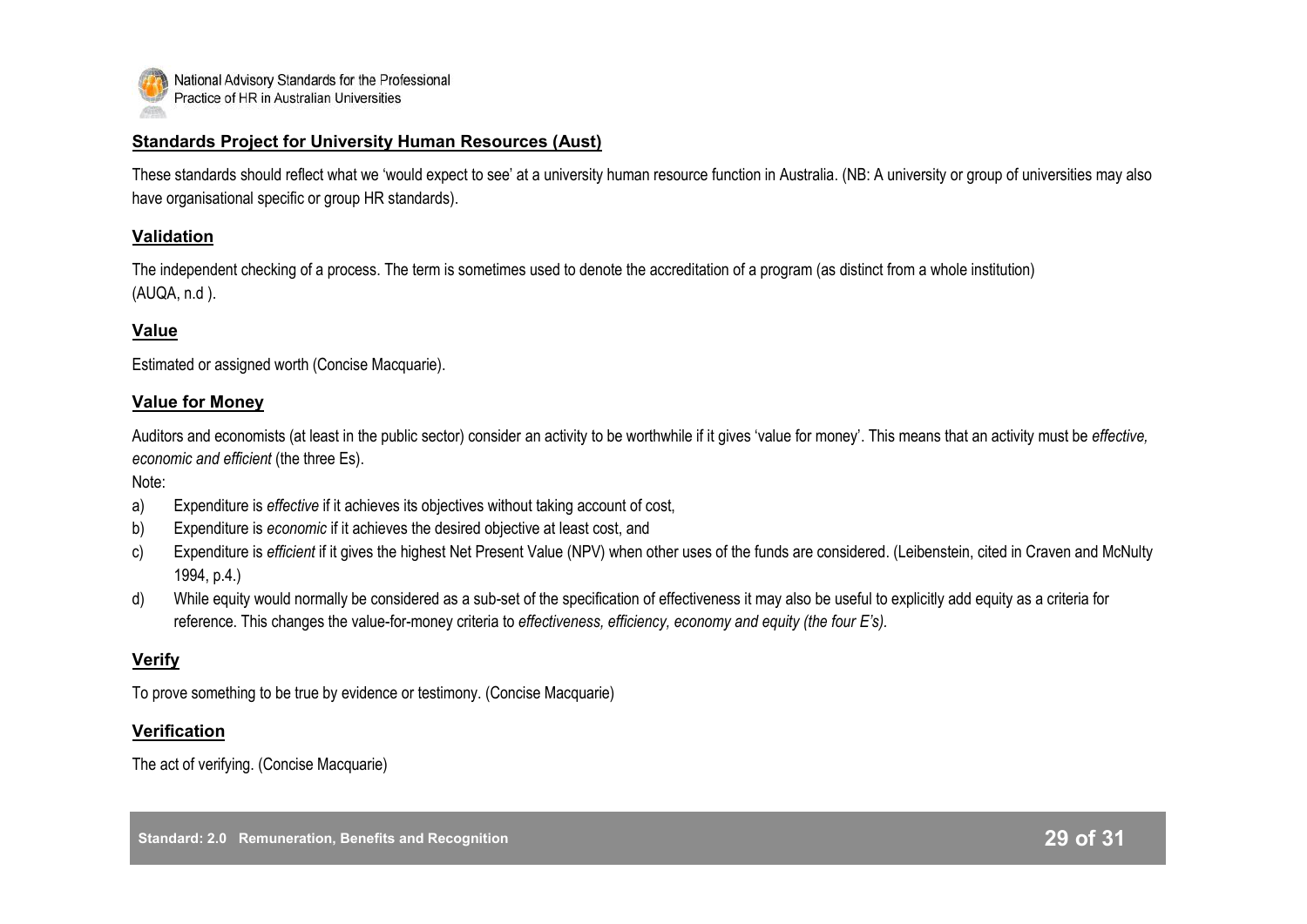

## **15 References**

- Andrews, C.J. (2007). *Developing and conducting a human resource management performance audit: case study of an Australian university*. Retrieved 31 Sept 2008 from <http://eprints.usq.edu.au/4297/>
- Arens, A, Best, P, Shailer, G, Fielder, B, & Loebbeche, J. (2002). *Auditing In Australia - An Integrated Approach*, 5th edn., Frenchs Forest, Australia: Pearson Education.

Auditor-General of Queensland. (2007). Report to Parliament No.4 for 2007: *Are departmental output measures relevant, appropriate and a fair representation of performance achievements?* Retrieved January 21, 2008, from http://www.qao.qld.gov.au/downloadables/publications/auditor\_general\_reports/2007%20Report%20No.%204.pdf

Australian National Audit Office (ANAO) (2002). *Managing people for business outcomes*. Report No. 61 2001-2002. Australian National Audit Office.

Australian Universities Quality Agency. (AUQA) (n.d.). AUQA Glossary. Retrieved March 11, 2008 from http://www.auqa.edu.au/qualityenhancement/glossary/

- British Standards Institution (BSI) (n.d). *What is a standard.* Retrieved 7 May 2009 from http://www.bsi-global.com/en/Standards-and-Publications/Aboutstandards/What-is-a-standard/
- Craven, B.M. & McNulty, M.B. (1994). Management training and development expenditures: Perspectives from auditing, economics and human resource management. *Managerial Auditing Journal,* 9(6), 3-9.
- Department of Finance and Administration. (2000). *The Outcomes and outputs framework guidance document.* Retrieved 21 January, 2008, from http://www.finance.gov.au/financial-framework/financial-management-policy-guidance/docs/OO-guide-2000.pdf
- Dolan, C. (n.d.) *Learning-centred leadership: What the literature is saying?* Retrieved 30 July 2008 from http://www.learningtolearn.sa.edu.au/core\_learning/files/links/LearningCentredLeadership.pdf
- Dolenko, M. (1990). *Auditing Human Resources Management*. Florida, USA: The Institute of Internal Auditors Research Foundation.
- Higher Education Funding Council for England. (HEFCE) (2005). *People management Self-Assessment tool*. Retrieved March 21, 2007, from http://www.hefce.ac.uk/lgm/hr/selfassess/tool.htm
- Local Government Best Value Commission. (n.d.) *A guide to achieving a whole of organisation approach to best value.* Retrieved January 21, 2008, from www.lgpro.com/sigs/Corporate\_Planners\_Network/Articles/BVGfinal.pdf
- Meade, P.H. (1998). *A guide to benchmarking*. Dunedin: University of Otago Press cited on AUQA website, retrieved March 11, 2008, from http://www.auqa.edu.au/qualityenhancement/glossary/index.shtml